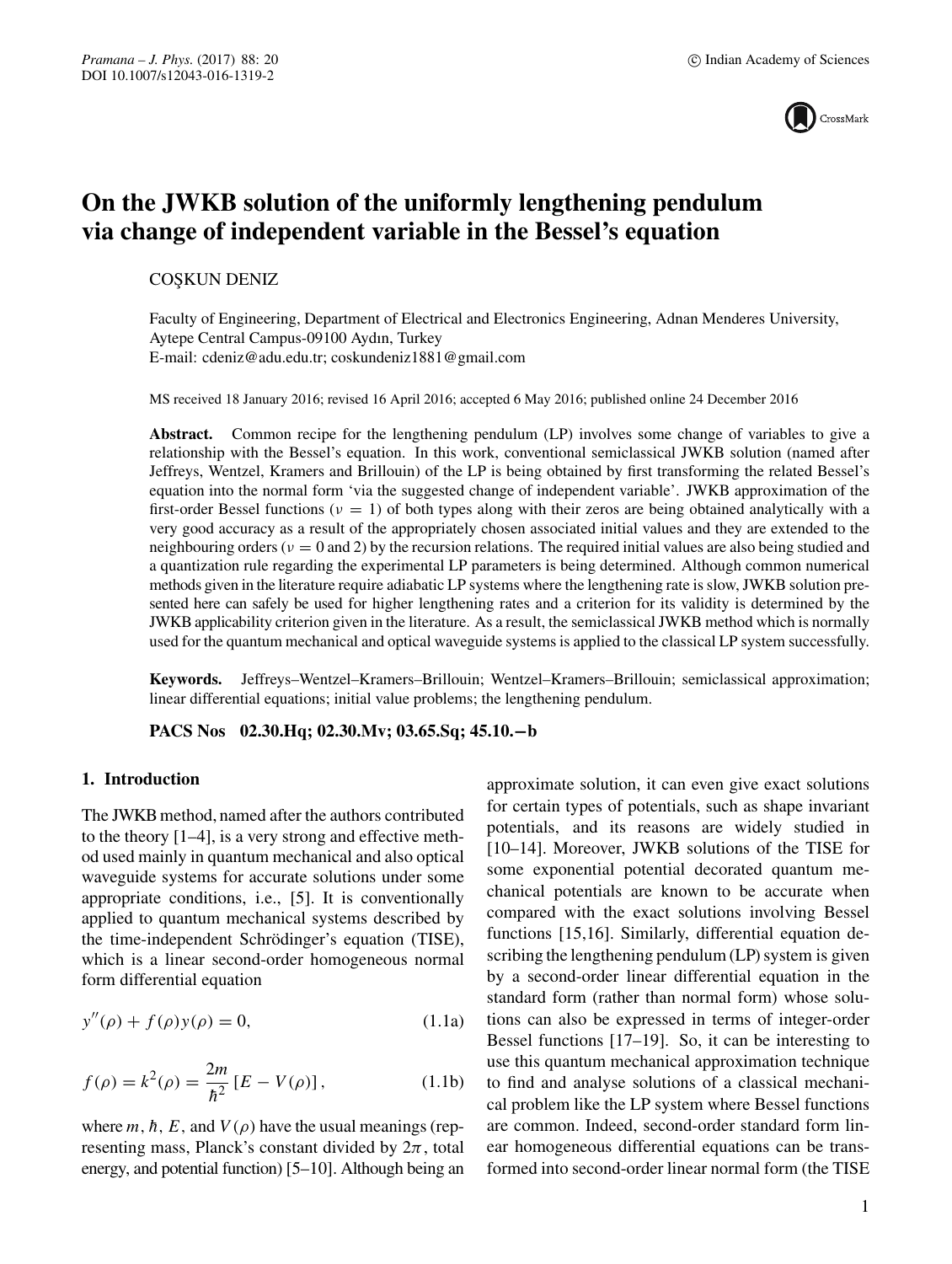here) so that the conventional JWKB method involving the famous JWKB connection formulas can be applied  $[15,16]$ . In this work, a change of variable in the independent variable is suggested to transform the standard form Bessel's equation describing the LP system (after some change of variables) into a normal form differential equation to find and analyse its approximate solutions by the JWKB method as discussed in [20] and related Bessel functions are obtained experimentally by appropriately chosen initial values in a specific LP system. So, classical mechanical problem regarding the LP is being solved here by the semiclassical JWKB method, which is normally applied to quantum mechanical systems.

As a starting point, the first-order BDE ( $\nu = 1$ ) is being studied extensively and the Bessel functions of the first-order (of both types: type-1 and type-2) and their nth zeros are being obtained analytically with a very good accuracy by appropriately chosen initial values via the semiclassical JWKB approximation. Then, by using the recursion relations, these results are being extended to obtain other neighbouring integer-order Bessel functions and their accuracy is being analysed via the JWKB accuracy (or, applicability) criteria given in [5–7]. JWKB solutions of the Bessel functions are used to describe the solution of the LP system for the given initial values, which are hereby shown to be in very good agreement with the exact solution. Although numerical solution to the uniformly lengthening pendulum is available in [21,22], they require adiabatic LP systems where the lengthening rate is slow. However, the JWKB solution presented here works very well even for high lengthening rates and a criterion for this is derived via the JWKB application criterion given in [5,6,20]. Besides being appropriate for high lengthening rates, JWKB analyses studied here can help giving us deeper understanding on the relationship between classical and quantum mechanical systems. Another advantage is that in the JWKB approximation sum of only two terms are required whereas the exact solution of the Bessel functions requires infinite terms.

# **2. JWKB method by formal and quantum mechanical aspect**

The formal (and also mathematical) definition of the Nth order  $(JWKB)_N$  approximation to the solution of the differential equation

$$
\epsilon^2 y''(\rho) - f(\rho)y(\rho) = 0,\t(2.1a)
$$

is given in the form of the following series:

$$
\tilde{y}_N(\rho) = \exp\left[\frac{1}{\delta} \sum_{n=0}^N \delta^n S_n(\rho)\right], \quad \left(\begin{array}{c} \delta \to \epsilon \\ f(\rho) \neq 0 \end{array}\right), \quad (2.1b)
$$

where  $S_n$  represents the JWKB expansion terms given in [6,7]. Here, the smallness of  $\epsilon$  controls the required term numbers  $(= N + 1)$  in the formal JWKB series in (2.1b) for good enough approximation and the cases where only the first two terms are enough has a special interest in quantum mechanics. Indeed, the conventional (and also traditional) JWKB approximation involves only the first two terms with indices  $n = 0$ and 1 to give  $(JWKB)_1$  where the two-valuedness of these expansion terms, namely,  $S_n(\rho) \rightarrow S_{n1}(\rho)$  and  $S_n(\rho) \to S_{n2}(\rho)$  give two different sets of solutions:

$$
\tilde{y}_1(c,\rho) = \exp\left[\frac{S_{01}(c,\rho)}{\delta} + S_{11}(c,\rho)\right] \,, \quad \delta \to \epsilon,
$$
  

$$
\tilde{y}_2(c,\rho) = \exp\left[\frac{S_{02}(c,\rho)}{\delta} + S_{12}(c,\rho)\right], \quad \delta \to \epsilon,
$$
 (2.2)

where  $S_{01} = -S_{02}$  and  $S_{11} = S_{12}$  [6,7]. These sets constitute the complementary  $(JWKB)_1$  functions and the general solution can be written as their linear combination:

$$
\tilde{y}(\rho) = \frac{c_1}{f^{1/4}(\rho)} \exp\left[-\frac{1}{\delta} \int_{\rho_t}^{\rho} \sqrt{f(t)} dt\right] + \frac{c_2}{f^{1/4}(\rho)} \exp\left[\frac{1}{\delta} \int_{\rho_t}^{\rho} \sqrt{f(t)} dt\right], \quad \rho_t < \rho,
$$
\n(2.3)

where  $\rho_t$  is the classical turning point (CTP) which means the solution of  $f(\rho) = 0$  for  $\rho$ . Quantum mechanical systems under study might be one or more turning point systems and (1.1a) can be thought as

$$
y''(\rho) - \frac{1}{i^2} f(\rho) y(\rho) = 0,
$$
\n(2.4)

where  $\delta \rightarrow \epsilon = i$  and (2.3) turns out to the well-known (traditional) JWKB solution:

$$
\tilde{y}(\rho) = \frac{c_1}{\sqrt{k(\rho)}} \exp\left[-i \int_{\rho_t}^{\rho} k(t) dt\right] + \frac{c_2}{\sqrt{k(\rho)}} \exp\left[i \int_{\rho_t}^{\rho} k(t) dt\right], \quad \rho_t < \rho. (2.5)
$$

This solution is known to be accurate enough for slowly changing potentials in the TISE in (1.1b) and a criterion for this is given as follows [5–7]:

$$
0 \le G(\rho) = \left| \frac{1}{2k^3(\rho)} \frac{d^2 k(\rho)}{d\rho^2} - \frac{3}{4k^4(\rho)} \left[ \frac{dk(\rho)}{d\rho} \right]^2 \right| \ll 1.
$$
\n(2.6)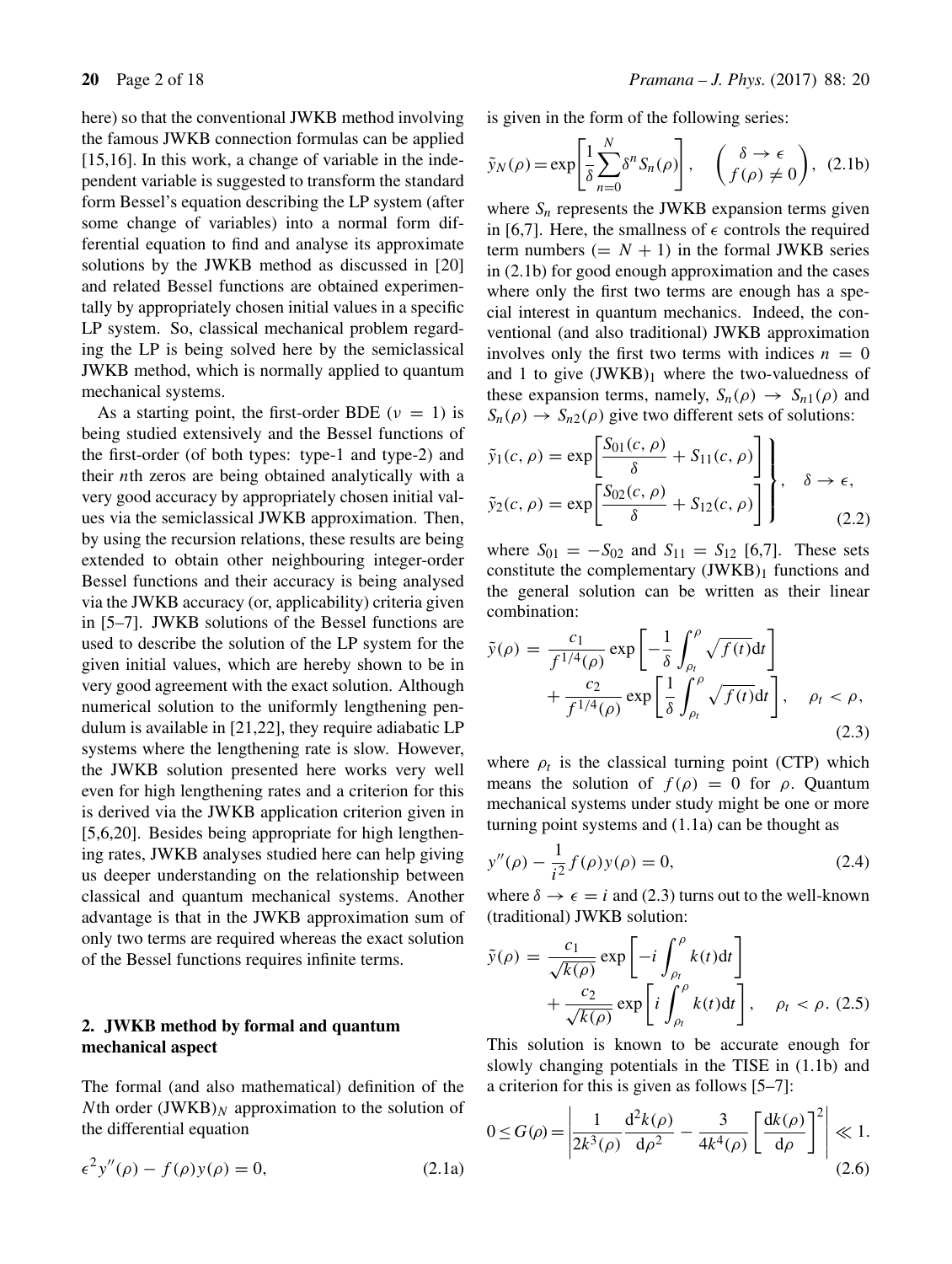Here we use capital G rather than g given in  $[6,20]$ to show the difference between  $G$  and the gravitational acceleration g residing in the equations. For the domain  $\rho_t > \rho$ , there is an exchange of upper and lower limits of the integrals in (2.3) and (2.5). Once the JWKB solution of the classically accessible region (CAR) where  $f(\rho) > 0$  is solved, JWKB solution of the classically inaccessible region (CIR) where  $f(\rho)$  < 0 can directly be obtained by the JWKB connection formulas [5–7]. To obtain JWKB solution in the CAR from CIR is also possible but care should always be taken because the JWKB connection formulas are not equations, but valid in one direction only.

#### **3. Exact solution of the lengthening pendulum**

For the uniformly lengthening pendulum (LP), the length of the string  $(l)$  at time t changes according to

$$
l(t) = l_0 + vt,\tag{3.1}
$$

where  $l_0$  is the initial length at  $t = 0$  and v is a constant showing the lengthening rate of the pendulum. We have the following differential equation describing the LP [18,19,21]:

$$
(l_0 + vt)\frac{d^2\theta(t)}{dt^2} + 2v\frac{d\theta(t)}{dt} + g\sin[\theta(t)] = 0 \quad (3.2a)
$$

which can be written for small  $\theta$  values (sin  $\theta \approx \theta$ ) as

$$
(l_0 + vt)\frac{d^2\theta(t)}{dt^2} + 2v\frac{d\theta(t)}{dt} + g\theta(t) = 0
$$
 (3.2b)

or, alternatively [17–19,21], by imposing  $t$  in (3.1) into (3.2b):

$$
l\frac{d^2\theta(l)}{dl^2} + 2\frac{d\theta(l)}{dl} + \frac{g}{v^2}\theta(l) = 0,
$$
 (3.2c)

whose exact general solution can be written as a linear combination of the complementary solutions in both independent variables  $(l \text{ or } t)$ , depending on our preference to work with) as follows:

$$
\theta_{\text{EX}}(l) = c_1 \theta_1(l) + c_2 \theta_2(l)
$$
  
=  $\theta_{\text{EX}}[l(t)] =: \theta_{\text{EX}}(t)$   
=  $c_1 \theta_1(t) + c_2 \theta_2(t)$ . (3.3)

In order to find the complementary functions, let us continue following the common recipe as in [17–19,21] by first applying a change of variable in the independent variable  $l = l(t)$  in (3.2b):

$$
l(t) = \frac{x^2(t)v^2}{4g} \Longrightarrow l(x) \rightarrow \frac{x^2v^2}{4g} \tag{3.4}
$$

to give

$$
\frac{d^2\theta(x)}{dx^2} + \frac{3}{x}\frac{d\theta(x)}{dx} + \theta(x) = 0,
$$
\n(3.5)

whose solution gives  $(3.3)$  in x, that is,

$$
\theta_{EX}(x) = c_1 \theta_1(x) + c_2 \theta_2(x) = \theta \left( l \to \frac{x^2 v^2}{4g} \right).
$$
 (3.6)

Now, it will be useful to show its relation with the firstorder Bessel's differential equation (BDE). So, let us continue following the common recipe in [17–19,21] by applying another change of variable to (3.5) (now, in the dependent variable  $\theta = \theta(l) = \theta[l(t)]$  as

$$
\theta_{\rm EX}(t) = y(t)/x(t) \tag{3.7}
$$

to give the BDE of first-order with the dependent variable in y:

$$
x^{2}y'' + xy' + (x^{2} - 1)y = 0
$$
 (3.8)

whose exact solution gives

$$
y_{EX}(x) = c_1 y_1(x) + c_2 y_2(x)
$$
  
=  $c_1 J_1(x) + c_2 Y_1(x)$ , (3.9)

and using (3.7) we have [17–19,21]:

$$
\theta_{\text{EX}}(x) = x^{-1} y_{\text{EX}}(x)
$$
  
=  $x^{-1} [c_1 J_1(x) + c_2 Y_1(x)],$  (3.10)

where  $J_1$  and  $Y_1$  are Bessel functions of the first type and  $c_1$  and  $c_2$  are the constant coefficients to be determined from the initial conditions:

$$
\theta(t = t_0) = \theta_0 = \text{const.},
$$
  
\n
$$
\dot{\theta}(t = t_0) = \dot{\theta}_0 = \text{const.},
$$
\n(3.11a)

where dot represents derivative with respect to time, or alternatively (and more conveniently) from [22a]:

$$
\theta(x = x_0) = \theta_0 = \text{const.},
$$
  
\n
$$
[d\theta(x)/dx]_{x=x_0} = \theta_{x0} = \text{const.},
$$
\n(3.11b)

where  $x_0 = x(t_0)$  is defined from (3.4) by

$$
x \to x(t) = b\sqrt{l(t)} = \frac{2\sqrt{gl(t)}}{v}
$$
  

$$
\Rightarrow x_0 \to x(t_0) = \frac{2\sqrt{gl_0}}{v}.
$$
 (3.12)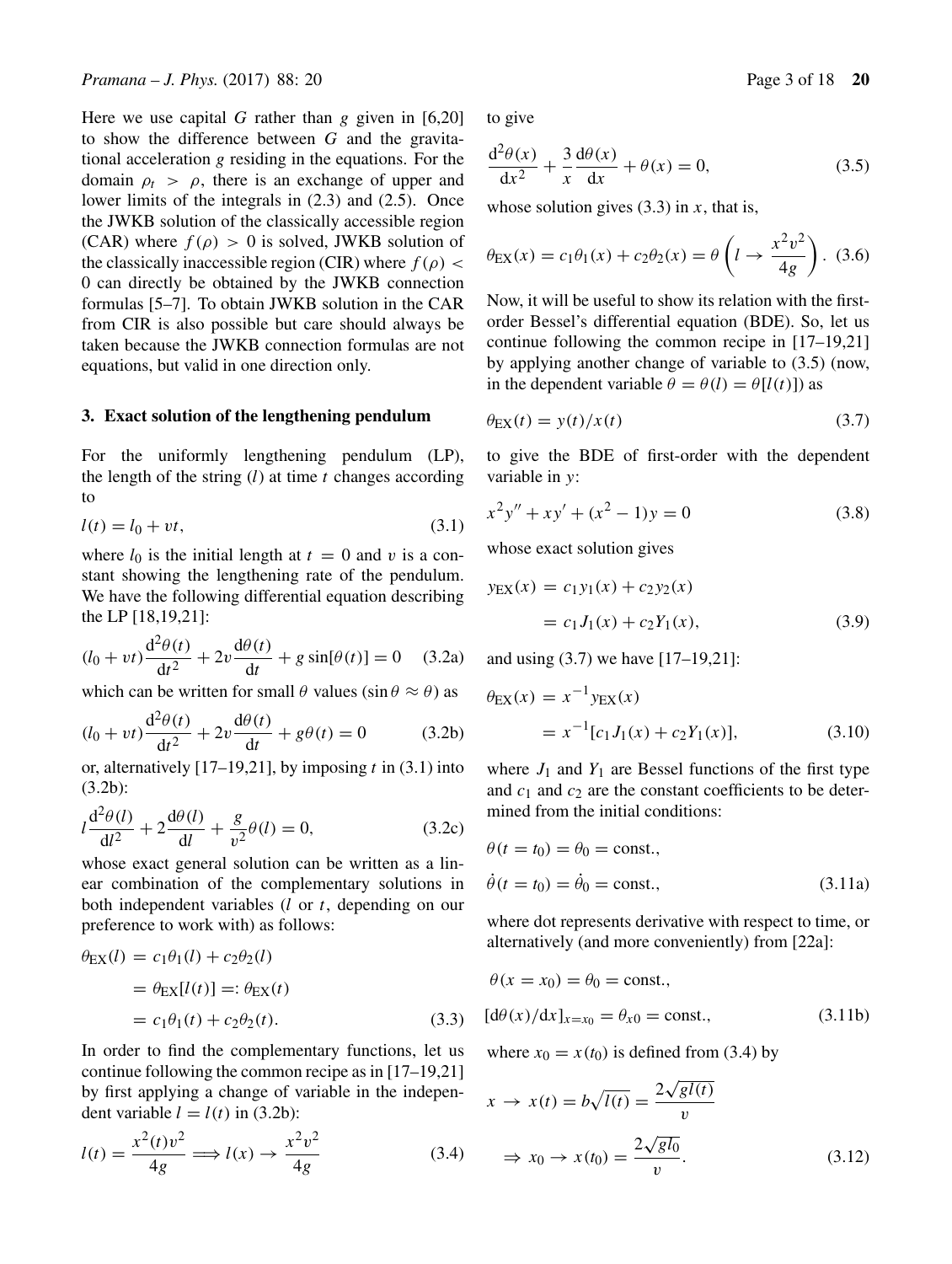Applications of these initial values give

$$
\begin{cases} \theta_{\text{EX}}(x_0) = c_1 \theta_1(x_0) + c_2 \theta_2(x_0) = \theta_0 \\ \frac{d\theta_{\text{EX}}(x)}{dx} \Big|_{x=x_0} = \left[ c_1 \frac{d\theta_1(x)}{dx} + c_2 \frac{d\theta_2(x)}{dx} \right]_{x=x_0} = \theta_{x0} \end{cases} (3.13)
$$

and the linear solutions of these two equations for the coefficients give

$$
c_1 = \frac{\theta_0 \frac{d\theta_2(x)}{dx} \Big|_{x=x_0} - \theta_{x0}\theta_2(x_0)}{\Delta(x_0)},
$$
  

$$
c_2 = \frac{-\theta_0 \frac{d\theta_1(x)}{dx} \Big|_{x=x_0} - \theta_{x0}\theta_1(x_0)}{\Delta(x_0)},
$$
(3.14)

where the discriminant  $\Delta(x_0)$  is defined by

$$
\Delta(x_0) = \left| \frac{\theta_1(x_0)}{\mathrm{d}x} \right|_{x=x_0} \frac{\theta_2(x_0)}{\mathrm{d}x} \right|_{x=x_0}.
$$
 (3.15)

If the initial angular velocity at  $t = 0$  is zero, then the initial conditions in (3.11a) are given by

$$
\theta(t = t_0 \to 0) = \theta_0 = \text{const.},
$$
  

$$
\dot{\theta}(t = t_0 \to 0) = \dot{\theta}_0 = 0
$$
 (3.16a)

or in the form (3.11b) which we follow here by

$$
\theta(x = x_0) = \theta_0 = \text{const.},
$$
  
\n $[d\theta(x)/dx]_{x=x_0} = \theta_{x0} = 0.$  (3.16b)

Then the calculations in (3.14) for these initial values give the coefficients in  $(3.3)$  or  $(3.10)$  as follows  $[17–19,21]$ :

$$
c_1 = -\frac{\pi x_0^2}{2} \theta_0 Y_2(x_0), \quad c_2 = \frac{\pi x_0^2}{2} \theta_0 J_2(x_0). \tag{3.17}
$$

The exact solution can finally be combined to be written as

$$
\theta_{\text{EX}}(x) = x^{-1} y_{\text{EX}}(x)
$$
  
=  $-\frac{\pi x_0^2}{2} \theta_0 Y_2(x_0) x^{-1} J_1(x)$   
+  $\frac{\pi x_0^2}{2} \theta_0 J_2(x_0) x^{-1} Y_1(x)$ . (3.18)

Here,  $J_{\nu}(x)$  and  $Y_{\nu}(x)$  where  $\nu = 1, 2$  are the *v*thorder Bessel functions of the first kind and second kind (Weber or Neumann functions), respectively. Bessel functions of integer order ( $v \in \mathbb{Z}^+$ ), which have many important physical applications, can be expressed in terms of infinite series as follows [17,23–29]:

$$
J_{\nu}(x) = \sum_{i=0}^{\infty} \frac{(-1)^{i} (x/2)^{\nu+2i}}{i! \Gamma(\nu+i+1)}
$$
  
= 
$$
\sum_{i=0}^{\infty} \frac{(-1)^{i} (x/2)^{\nu+2i}}{i! (\nu+i)!}, \quad \nu \in \mathbb{Z}
$$
 (3.19a)

$$
Y_{\nu}(x) = \lim_{p \to \nu} \frac{J_p(x) \cos(p\pi) - J_{-p}(x)}{\sin(p\pi)}, \quad \nu \in \mathbb{Z}.
$$
\n(3.19b)

Bessel functions can be obtained analytically via such calculations by using simple commands in conventional computer softwares such as *Mathematica* up to very reasonable accuracy, which can be called as exact [30,31]. *Mathematica* results are also used as exact analytical Bessel functions for calculating the exact general solution in (3.18) for the initial values in (3.16b) here.

#### **4. JWKB solution of the lengthening pendulum**

Formal and quantum mechanical aspect of the JWKB method has been given in §2 and now we apply this semiclassical approximation method for the traditional first-order JWKB approximation ( $n = 0$  and 1 only!) to our LP system rather than infinite sum in the exact solution of the Bessel functions here. So, by saying JWKB method we mean the traditional JWKB which means  $(JWKB)_1$  as discussed in §2.

#### 4.1 *General JWKB solution of the first-order BDE*

Relations between the solution of the LP and the solution of the BDE of first-order given for the exact solution in (3.9) and (3.10) (as a result of change of variables in  $(3.4)$  and  $(3.7)$  should also be true for the JWKB solutions, i.e.,

$$
\theta_{\text{JWKB}}(x) = x^{-1} \text{y}_{\text{JWKB}}(x)
$$
  
=  $x^{-1} [c_1 \tilde{J}_1(x) + c_2 \tilde{Y}_1(x)],$  (4.1)

where  $J_1$  and  $Y_1$  are the JWKB approximation (with sum of only two terms) of the first-order Bessel functions of type-1 and type-2, respectively. However, as the JWKB solution to (3.8) can be written as

$$
y_{\text{JWKB}}(x) = \tilde{c}_1 \tilde{y}_1(x) + \tilde{c}_2 \tilde{y}_2(x), \tag{4.2}
$$

it is not guaranteed that JWKB solution of (3.8) gives the same complementary functions approximately as the complementary functions residing in the exact solution (which are obviously Bessel functions) in (3.10). So, it can be written in a more convenient (or tentative) form as follows:

$$
\theta_{\text{JWKB}}(x) = x^{-1} \text{y}_{\text{JWKB}}(x)
$$
  
=  $x^{-1} [\tilde{c}_1 \tilde{y}_1(x) + \tilde{c}_2 \tilde{y}_2(x)]$   
=  $x^{-1} [\tilde{c}_1 \tilde{J}_1(x) + \tilde{c}_2 \tilde{Y}_1(x)],$  (4.3)

where  $\tilde{c}_1$  and  $\tilde{c}_2$  are constants and  $\tilde{y}_1$  and  $\tilde{y}_2$  are the JWKB complementary solutions [31a]. However, it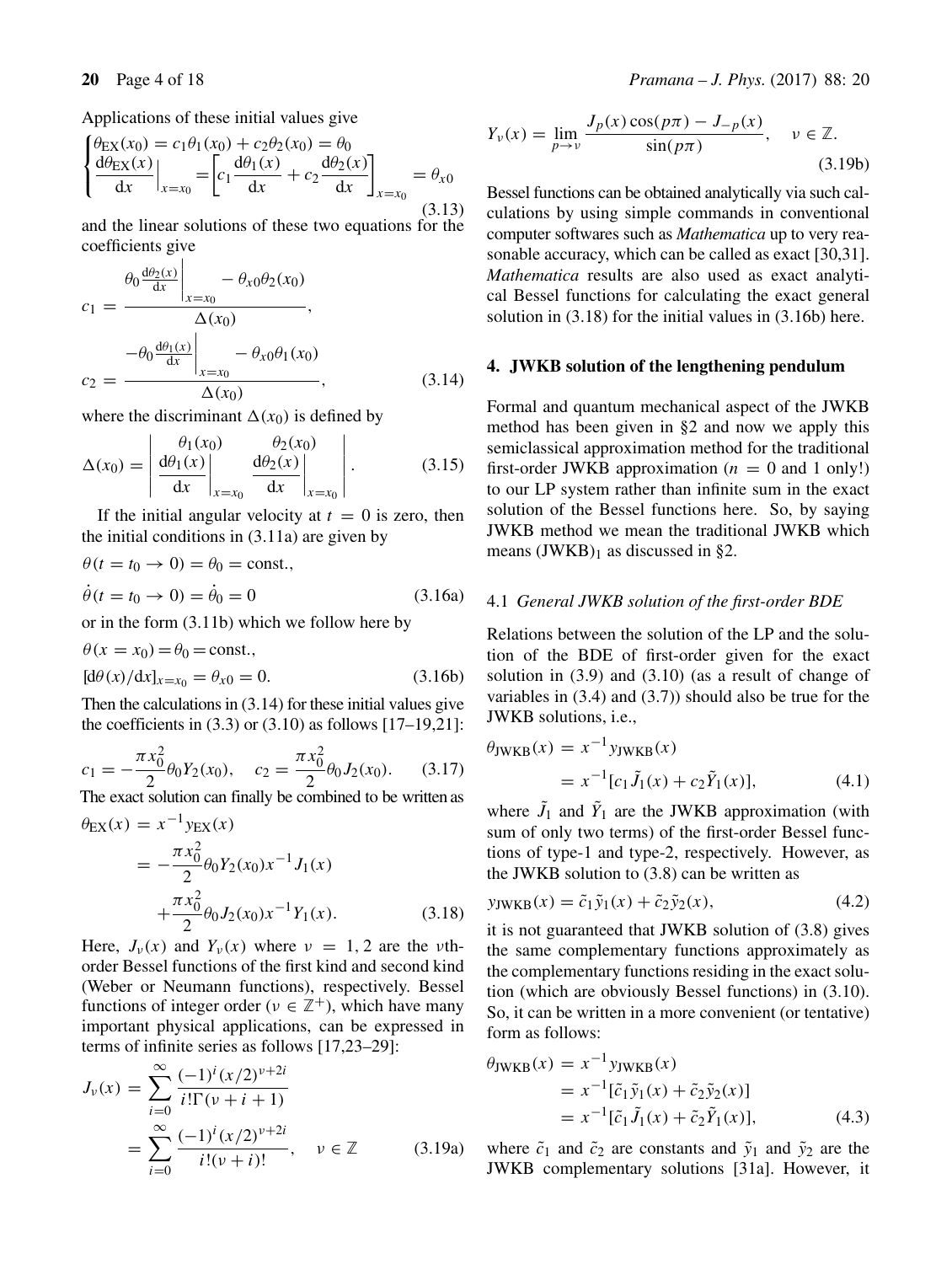might be useful to note in advance here that, (4.1) and (4.3) will be equivalent ( $c_1 = \tilde{c}_1$  and  $c_2 = \tilde{c}_2$ ) by the carefully chosen appropriate initial values in our calculations discussed in §4.2. So, finding JWKB approximation of the first-order Bessel functions of either type  $(J_1 \text{ and } Y_1)$  by solving the first-order BDE in (3.8) is essential for finding the JWKB solution of our LP system. Once the JWKB approximation of the first-order Bessel function of either type has been found, we can express the JWKB solution of our LP system by using eq. (4.1). In this subsection, finding the JWKB general solution in the form (4.3) is aimed and in the next subsection,  $\tilde{J}_1$  and  $\tilde{Y}_1$  in (4.1) will be derived from this solution by the appropriately chosen initial values.

JWKB general solution of the first-order BDE given in the standard form in (3.8) rather requires a normal form differential equation as in (1.1a) (because the JWKB technique involves the conventional JWKB connection formulas for the TISE, which is a normal form differential equation) and we can transform it into a normal form as follows:

*Lemma* 4.1*. Although the first-order BDE gi*v*en in* (3.8) *is not in the normal form*, *a simple change of independent variable*  $(x \rightarrow \rho)$ *:* 

$$
x: (-\infty, \infty) \to (0, \infty), \quad x(\rho) = e^{(c-\rho)/2}
$$
 (4.4)

*transforms it into the desired normal form*:

$$
\frac{d^2 y(c, \rho)}{d\rho^2} + \frac{e^{c-\rho} - 1}{4} y(c, \rho) = 0
$$
 (4.5)

*as in* (1.1a) *in* ρ [20]*.*

Various change of variable applications to transform the BDE to a normal form (which is not unique) are available in [23,32–34]. The change of independent variable given in eq. (4.4) is being followed here. As a result, we have the first-order BDE in the desired normal form as in  $(1.1a)$ , that is [20]:

$$
\partial_{\rho}^{2} y(c, \rho) + f(c, \rho) y(c, \rho) = 0, \qquad (4.6a)
$$

$$
f(c, \rho) = k^2(c, \rho) = \frac{e^{c-\rho} - 1}{4}
$$
 (4.6b)

from which we can see that it is now similar to the exponential potential decorated quantum mechanical system studied in [15,16]. Here we have the followings: (i) classical turning point (CTP) where  $f(\rho) = 0$ occurs at  $\rho_t = c$ , (ii) classically inaccessible region (CIR) where  $f(\rho) < 0$  lies on the right-hand side of the CTP and (iii) classically accessible region (CAR) where  $f(\rho) > 0$  lies on the left-hand side of the CTP. All this information will be necessary in the application of the JWKB connection formulas.

Let us now see how well the first-order JWKB applicability criteria are satisfied by function  $G(c, \rho)$ , as given in  $(2.6)$  via [5–7], where the following inequality should be satisfied for the first-order JWKB method to be applicable with a good-enough accuracy:

$$
0 \le G(c, \rho) = \left| \frac{1}{2k^3(c, \rho)} \frac{\partial^2 k(c, \rho)}{\partial \rho^2} - \frac{3}{4k^4(c, \rho)} \left[ \frac{\partial k(c, \rho)}{\partial \rho} \right]^2 \right| \ll 1. \tag{4.7a}
$$

We expect a reasonable (accurate) enough JWKB solution in consistence with the general exact solution in the region(s) where the inequality condition in  $(4.7a)$ holds. Calculation of  $G(c, \rho)$  in (4.7a) gives

$$
0 \le G(c,\rho) = \frac{1}{4} e^{Re(\rho + c)} \left| \frac{4e^{\rho} + e^c}{e^{\rho} - e^c} \right| \ll 1 \quad (4.7b)
$$

from which we have a narrow non-obedient (NO) region with

NO: 
$$
\rho \in (c - 0.968889, c + 1.17808),
$$
 (4.7c)

which is around the CTP:  $\rho_t = c$ . This region is not appropriate for the conventional first-order JWKB, but the rest of it seems worth seeking the traditional firstorder JWKB solutions [20]. Alternatively, eq. (4.7b) can be written by using (4.4) as

$$
0 \le G(x) = G(c, \rho) \Big|_{\rho \to c-2 \ln x}
$$
  
= 
$$
\frac{e^{-2Re[\ln(x)]}}{4} \Big| \frac{x^4(x^2 + 4)}{(x^2 - 1)^3} \Big| \ll 1
$$
 (4.8a)

and the non-obedient domain in (4.7c) corresponds by using  $(4.4)$  and  $(3.12)$  to the following:

NO: 
$$
x \to x(g, l_0, v, t)
$$
  
=  $\frac{2\sqrt{g(l_0 + vt)}}{v} \in (0.554858, 1.62327)$  (4.8b)

which means that as  $x(t)$  approaches zero from 0.554858 and as  $x(t)$  approaches  $\infty$  from 1.62327, then  $G[x \rightarrow x(g, l_0, v, t)] \rightarrow 0$  and the traditional JWKB approximation with only first two indices in the form (2.3)–(2.5) approach exact solution. 3D graphs of x for variable lengthening rate and initial length parameters along with time as the second variable are given in figure 1 (see also green dashed curves for the graph of  $G(x)$  in figure 4 for the 2D graph).

Now, as to the JWKB general solution, if we start with the CAR located at the left-hand side of the CTP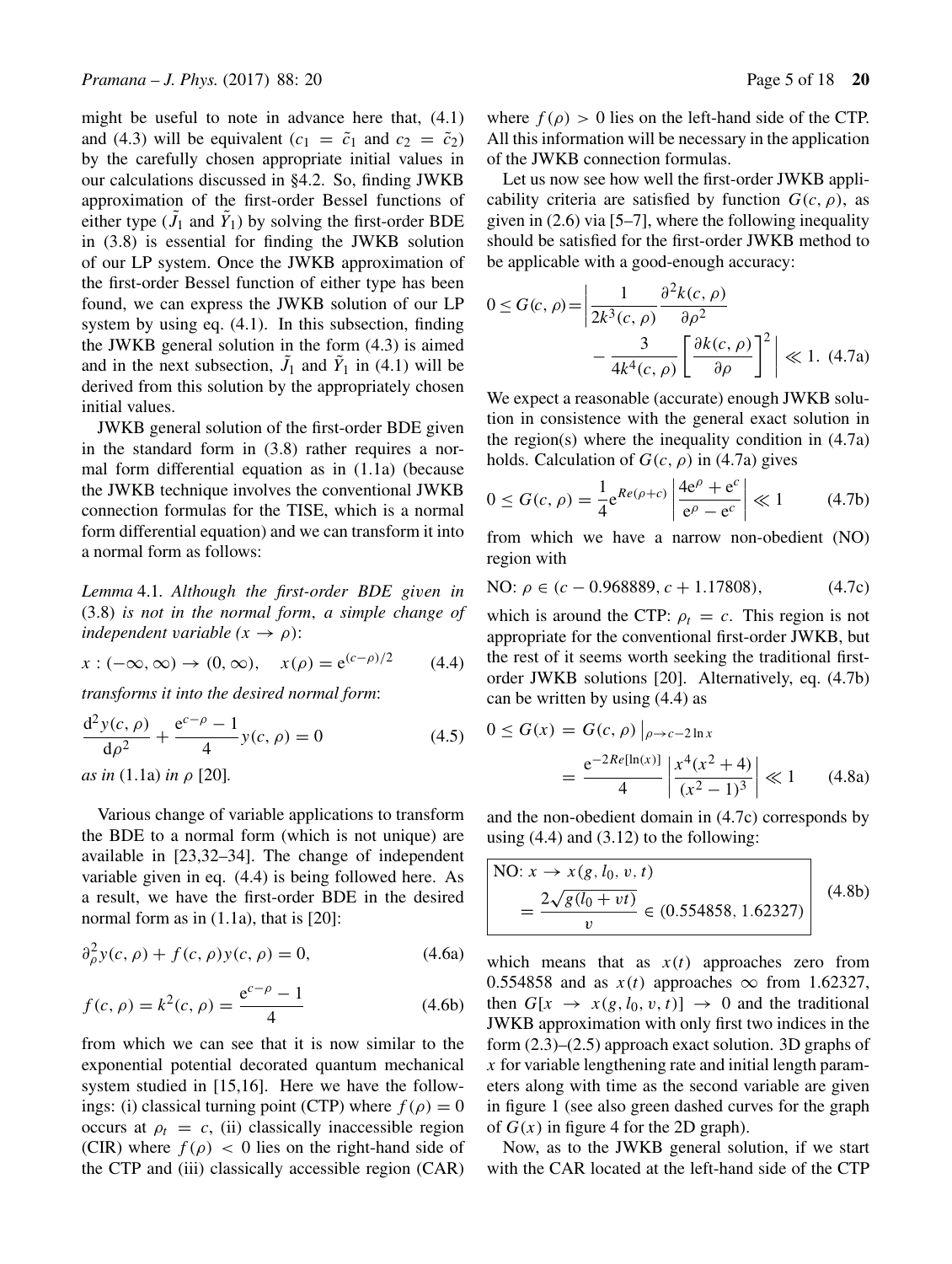

**Figure 1.** 3D graphs of  $x (g = 10, l_0 = 0, v, t)$  and  $x (g = 10, l_0, v = 1, t)$ .

and connect it to the CIR by using the conventional JWKB connection formulas in the reverse direction, we find the same formulas for  $y_L(c, \rho)$  and  $y_R(c, \rho)$  as in Example 1 in [6] (but in  $(c, \rho)$  here rather than  $(c, x)$ ) to give [20,34a]:

$$
y_{\text{JWKB}}(c, \rho) = \begin{cases} y_{\text{L}}(c, \rho), & \text{for } -\infty < \rho \le c \\ y_{\text{R}}(c, \rho), & \text{for } c \le \rho < \infty \end{cases}, \tag{4.9a}
$$

where

$$
y_{\mathcal{L}}(c,\rho) = \frac{A(c)}{\sqrt{k(c,\rho)}} \sin[\eta(c,\rho) + \alpha(c)] \tag{4.9b}
$$

and

$$
y_{R}(c, \rho) = \frac{A(c)}{2\sqrt{\kappa(c, \rho)}} \cos[\alpha(c) - \pi/4] \exp[-\zeta(c, \rho)] + \frac{A(c)}{\sqrt{\kappa(c, \rho)}} \sin[\alpha(c) - \pi/4] \exp[\zeta(c, \rho)].
$$
\n(4.9c)

But the constituents (functions:  $η$  and  $ζ$ ) in eqs (4.9b) and (4.9c) now read [20]:

$$
\eta(c,\rho) = \int_{\rho}^{c} k(c,\rho)d\rho = \sqrt{e^{c-\rho}-1}
$$

$$
+ i\left[\frac{\rho-c}{2} + \log(\sqrt{1-e^{c-\rho}}) + 1\right], \quad \rho < c
$$

$$
\zeta(c,\rho) = \int_{c}^{\rho} \kappa(c,\rho)d\rho = -\frac{c}{2} - \sqrt{1-e^{c-\rho}}
$$

$$
+ \log[e^{\rho/2} + \sqrt{e^{\rho}-e^{c}}], \quad c < \rho \quad (4.9d)
$$

(where k and k have the usual meanings:  $\kappa^2 = -k^2$ ).

One may also express the general JWKB solution in the other form given in (4.2) where  $\tilde{y}_1$  and  $\tilde{y}_2$  are as in Example 1 of [6] (but in  $(c, \rho \text{ now})$ ), i.e., [20]:

$$
y_{\text{JWKB}}(c, \rho) = \tilde{c}_1(c)\tilde{y}_1(c, \rho) + \tilde{c}_2(c)\tilde{y}_2(c, \rho),
$$
 (4.10a)

$$
\tilde{c}_1(c) = \frac{A(c)}{2} \cos[\alpha(c) - \pi/4]
$$
\n(4.10b)

and

$$
\tilde{c}_2(c) = A(c) \sin[\alpha(c) - \pi/4],\tag{4.10c}
$$
\n
$$
\tilde{y}_1(c, \rho) = \begin{cases}\n\frac{2}{\sqrt{k(c, \rho)}} \sin[\eta(c, \rho) + \pi/4],\\
\text{for } -\infty < \rho \le c,\\
\frac{1}{\sqrt{k(c, \rho)}} \exp[-\zeta(c, \rho)],\\
\text{for } c \le \rho < \infty\n\end{cases}\n\tag{4.10d}
$$

and

$$
\tilde{y}_2(c,\rho) = \begin{cases}\n\frac{1}{\sqrt{k(c,\rho)}} \sin[-\eta(c,\rho) + \pi/4],\\
\text{for } -\infty < \rho \le c,\\
\frac{1}{\sqrt{k(c,\rho)}} \exp[\zeta(c,\rho)]\\
\text{for } c \le \rho < \infty.\n\end{cases} \tag{4.10e}
$$

Here, c-dependent coefficients,  $A(c)$  and  $\alpha(c)$ , in the JWKB general solution in (4.9a) or  $\tilde{c}_1(c)$  and  $\tilde{c}_2(c)$ in the other form in (4.10a) can be found by applying appropriately chosen initial values to these solutions. JWKB general solution of (3.8), which is given in (4.3), can be found easily by substituting (4.4) in the reverse direction as follows:

$$
\rho: (0, \infty) \to (-\infty, \infty), \quad \rho = c - 2\ln x \tag{4.11}
$$

but the domains and ranges of  $\rho$  and x should be carefully treated as discussed in §4.2 (see Remark 2).

Now, we can see that application of the initial values in (3.11a) or (3.11b) to our LP system gives constant coefficients in (3.17) so that the exact solution can be written by  $(3.18)$ . Since the JWKB solution in the right domain (as discussed above via the JWKB applicability criterion) should be accurate when compared with the exact solution in  $(3.18)$ , it implies that: (i) we first need the JWKB approximation of the first-order Bessel functions for the JWKB complementary functions:  $\tilde{y}_1(x)$  and  $\tilde{y}_2(x)$  in (4.3), (ii) we also need numerical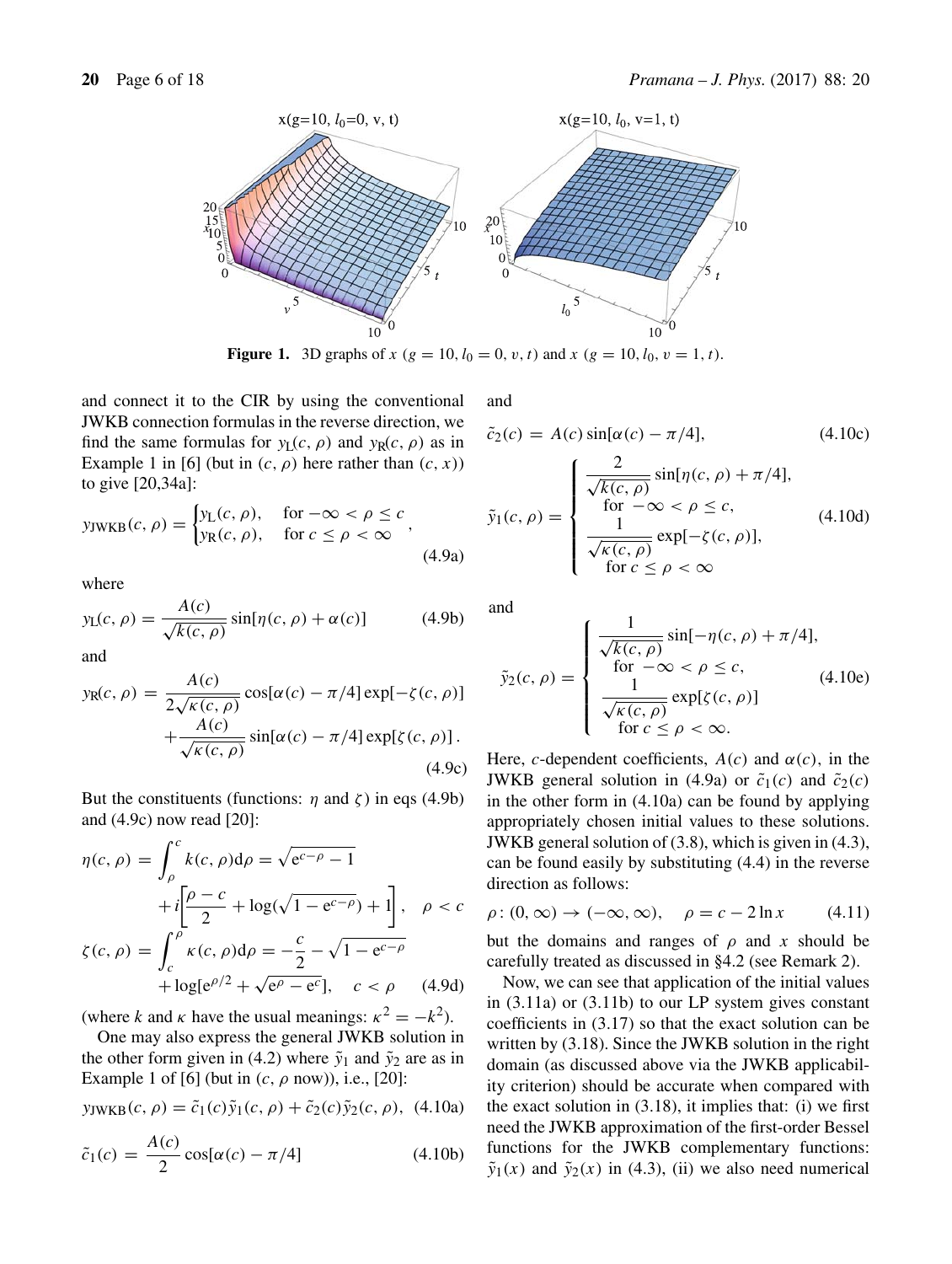values the JWKB approximation of the second-order Bessel functions (of both types 1 and 2) at  $x \to x_0$ for determining the constant coefficients:  $\tilde{c}_1$  and  $\tilde{c}_2$  in (4.3). Here, the  $y(x)$  part in (4.3) has the initial values:

$$
\begin{cases}\n\text{yjwKB}(x)|_{x=x_0} = \tilde{c}_1 \tilde{y}_1(x_0) + \tilde{c}_2 \tilde{y}_2(x_0) = \alpha_1 \\
\text{y'_{jwKB}}(x)|_{x=x_0} = \tilde{c}_1 \tilde{y}'_1(x_0) + \tilde{c}_2 \tilde{y}'_2(x_0) = \beta_1\n\end{cases} (4.12)
$$

corresponding to the following initial values in the  $y(c, \rho)$  system:

$$
\begin{cases}\n\text{YJWKB}(c, \rho_0) = \tilde{c}_1(c)\tilde{y}_1(c, \rho_0) + \tilde{c}_2(c)\tilde{y}_2(c, \rho_0) \\
= \alpha_2(c) \\
\frac{\partial}{\partial \rho} \text{YJWKB}(c, \rho) \big|_{\rho = \rho_0} \\
= \left[ \tilde{c}_1(c) \frac{\partial \tilde{y}_1(c, \rho)}{\partial \rho} + \tilde{c}_2(c) \frac{\partial \tilde{y}_2(c, \rho)}{\partial \rho} \right]_{\rho = \rho_0} \\
= \beta_2(c) \tag{4.13}\n\end{cases}
$$

whose linear solutions for the c-dependent coefficients give [20]

$$
\tilde{c}_1(c) = \frac{\alpha_2(c)(\partial/\partial \rho)\tilde{y}_2(c,\rho)|_{\rho=\rho_0} - \beta_2(c)\tilde{y}_2(c,\rho_0)}{\tilde{\Delta}(c,\rho_0)}
$$
\n(4.14a)

and

$$
\tilde{c}_2(c) = \frac{-\alpha_2(c)(\partial/\partial \rho)\tilde{y}_1(c,\rho)|_{\rho=\rho_0} - \beta_2(c)\tilde{y}_1(c,\rho_0)}{\Delta(c,\rho_0)},
$$
\n(4.14b)

where the discriminant  $\tilde{\Delta}(c, d)$  can be written as

$$
\tilde{\Delta}(c, \rho_0) = \begin{vmatrix} \tilde{y}_1(c, \rho_0) & \tilde{y}_2(c, \rho_0) \\ \frac{\partial}{\partial \rho} \tilde{y}_1(c, \rho) & \frac{\partial}{\partial \rho} \tilde{y}_2(c, \rho) \\ \end{vmatrix}_{\rho = \rho_0} .
$$
\n(4.14c)

From  $(4.4)$  or  $(4.11)$ , here we have the following relations between the points at which the initial values are chosen in two different systems:

$$
\rho_0 \in (-\infty, \infty) \to x_0 = \exp\left(\frac{c - \rho_0}{2}\right)
$$
  

$$
\iff x_0 \in (0, \infty) \to \rho_0 = c - 2\ln x_0,
$$
 (4.14d)

and consequently,

$$
\begin{aligned}\n\left[y(x) = \alpha_1\right]_{x=x_0} &= \left[y(\rho) = \alpha_2(c)\right]_{\rho=\rho_0} \\
\Rightarrow \boxed{\alpha_2(c) = \alpha_1}, \\
\frac{dy(x)}{dx}\Big|_{x=x_0} &= \beta_1 = \frac{dy(\rho)}{d\rho}\Big|_{\rho=\rho_0} \frac{d\rho(x)}{dx}\Big|_{x=x_0} \\
&= -\left[\frac{2}{x}\beta_2(c)\right]_{x=x_0} \\
\Rightarrow \boxed{\beta_2(c) = -\frac{\beta_1 x_0}{2}}.\n\end{aligned} \tag{4.14f}
$$

# 4.2 *JWKB approximation of the first-order Bessel functions and calculations of their zeros* ( $\nu = 1$ )

Essential points in choosing initial values have already been discussed. They also imply that we can find the Bessel functions themselves (of order 1 for both type-1 and type-2) by the carefully chosen initial values. Our intention here is to determine two different initial values for two intentionally performed experiments whose readings are the first-order Bessel functions (of type-1 and -2) themselves for each in the general solution. This means that either of the complementary solution in (3.10) and hence approximately in (4.1) should be missing in each experimental reading by the two carefully chosen initial values with the same (or different) specific LP system. From (3.2a), (3.11a) and (3.11b) we see that LP parameters are:  $g, l_0, v$  (and the initial values:  $\{\theta(x_0), \frac{d\theta(x)}{dx}|_{x=x_0} = \theta_{x_0}\}\$  or  $\{\theta(t_0), \frac{d\theta(t)}{dx}|_{x=x_0} = \theta_{x_0}\}\$  $\frac{d\theta(t)}{dt}|_{t=t_0} = \theta_{t0}$ ). So, our interest is to determine two different LP systems (say,  $LP_1 = LP$  and  $LP_2 = LP'$ ) which yield first-order Bessel functions of both types from (3.10):

$$
LP: \{g, l_0, v, [\theta(x_0) \vee \theta(t_0)], [\theta_{x_0} \vee \theta_{t_0}]\}
$$
  
\n
$$
\Rightarrow \left[\theta_{EX}(x) = c_1 x^{-1} J_1(x) \vee \theta_{EX}(t)\right]
$$
  
\n
$$
= \theta_{EX}(x)\Big|_{x = \frac{2\sqrt{gl(t)}}{v}}\right]
$$
  
\n
$$
\wedge \left[\theta_{JWKB}(x) = \tilde{c}_1 x^{-1} \tilde{J}_1(x) \vee \theta_{JWKB}(t)\right]
$$
  
\n
$$
= \theta_{JWKB}(x)\Big|_{x = \frac{2\sqrt{gl(t)}}{v}}\Big]
$$
  
\n
$$
LP': \{g', l'_0, v', [\theta(x'_0) \vee \theta(t'_0)], [\theta_{x_0} \vee \theta_{t_0}]\}
$$
  
\n
$$
\Rightarrow \left[\theta_{EX}(x) = c_1 x^{-1} Y_1(x) \vee \theta_{EX}(t)\right]
$$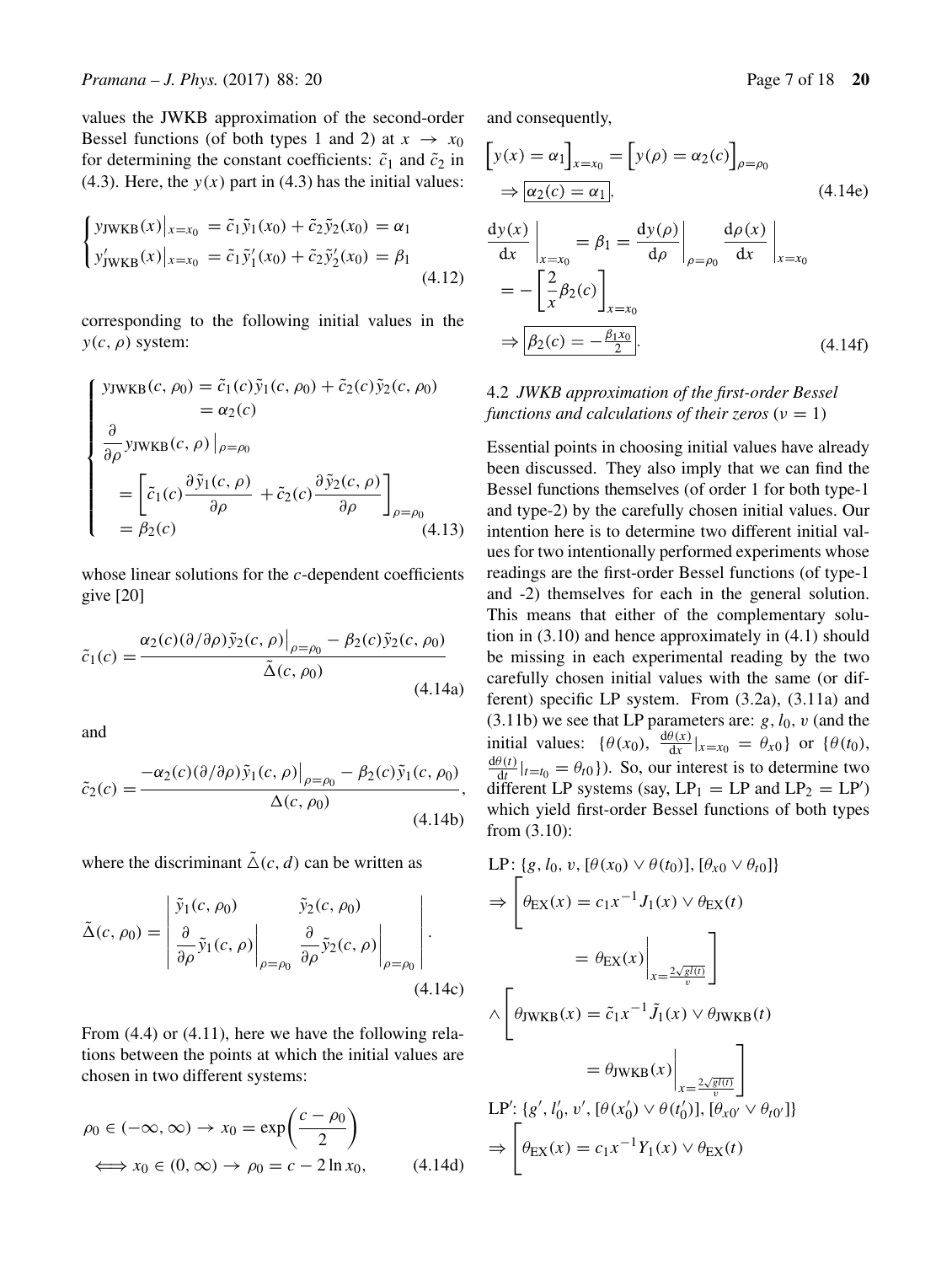$$
= \theta_{\text{EX}}(x) \Big|_{x = \frac{2\sqrt{gl(t)}}{v}} \Bigg]
$$
  

$$
\wedge \left[ \theta_{\text{JWKB}}(x) = \tilde{c}_1 x^{-1} \tilde{Y}_1(x) \vee \theta_{\text{JWKB}}(t) \right]
$$
  

$$
= \theta_{\text{JWKB}}(x) \Big|_{x = \frac{2\sqrt{gl(t)}}{v}} \Bigg].
$$
 (4.15)

*Lemma* 4.2*. If both* (3.10) *and* (4.1) *are* (*approximately*) *equi*v*alent*, *so are* (3.9) *and* (4.2)*. Then*:

- (i) *Choosing initial* v*alues in* (4.12) *defined on a point*  $x = x_0$  *in the domain satisfying*  $y_{EX}(x_0) =$  $J_1(x_0) = \alpha_1$  and  $y'_{EX}(x_0) = J'_1(x_0) = \beta_1$ , one can  $\text{find } y_{\text{EX}}(x) \to J_1(x) \approx y_{\text{JWKB}}(x) \to J_1(x)$ .
- (ii) *Choosing initial* v*alues in* (4.12) *defined on a* point  $x = x'_0$  in the domain satisfying  $y_{\text{EX}}(x_0') = Y_1(x_0') = \alpha_1'$  and  $y_{\text{EX}}'(x_0') = Y_1'(x_0')$  $= \beta'_1$ , one can find  $y_{EX}(x) \rightarrow Y_1(x) \approx$  $y_{\text{JWKB}}(x) \rightarrow Y_1(x)$ .

Such specific initial values can be chosen from the LP experimentally via (3.10) as follows:

(i):  
\n
$$
\begin{cases}\n\theta(x_0) = x_0^{-1} y(x_0) = x_0^{-1} \alpha_1 \\
\theta'(x_0) = \theta_{x0} = \frac{d\theta(x)}{dx}\Big|_{x=x_0} \\
= \frac{d[x^{-1} J_1(x)]}{dx}\Big|_{x_0} \\
= -x_0^{-2} \alpha_1 + x_0^{-1} \beta_1\n\end{cases}\bigg|_{\beta_1 = J_1'(x_0)} \alpha_1 = J_1(x_0)
$$
\n(4.16a)

(ii):  
\n
$$
\begin{cases}\n\theta(x'_0) = x'_0^{-1} y(x'_0) = x'_0^{-1} \alpha'_1 \\
\theta'(x'_0) = \theta_{x0'} = \frac{d\theta(x)}{dx}\Big|_{x=x'_0} \\
= \frac{d[x^{-1}Y_1(x)]}{dx}\Big|_{x'_0} \\
= -x'_0^{-2} \alpha'_1 + x'_0^{-1} \beta'_1\n\end{cases}\bigg|_{\begin{subarray}{l} \alpha'_1 = Y_1(x'_0) \\
\beta'_1 = Y'_1(x'_0) \\
(4.16b)\n\end{subarray}}
$$

where primed functions  $(\theta', J'_1, Y'_1)$  represent derivatives and primed constants  $(x'_0, \alpha'_1, \beta'_1)$  represent different constant values in comparison with the unprimed ones. So, by choosing initial values  $\theta(x_0)$  and  $\theta_{x_0}$ according to (4.17d), we experimentally get  $\theta(x)$  =  $x^{-1}J_1(x)$ ; and similarly, by choosing initial values  $\theta(x'_0)$  and  $\theta_{x'_0}$  according to (4.18d), we experimentally get  $\theta(x) = x^{-1}Y_1(x)$  as desired. Bessel functions of the first-order  $(J_1 \text{ and } Y_1)$  can then be easily

determined. Here we use these initial values to determine the JWKB solutions of first-order Bessel functions  $(J_1 \text{ and } Y_1)$ . Our aim is to solve a specific LP system to obtain the Bessel function of first order by the semiclassical JWKB method without interfering the exact solutions. Although we make use of the exact solutions to determine these specific initial values (and hence to determine such specific LP systems), they can be thought as the experimental values by assuming it to be an ideal experiment (no resistive friction force, no measurement error, etc.). It is clear from (3.12) that, these intentionally chosen experimental initial values depend on the experimental parameters decorating any specific LP.

*Remark* 1*.* Note that, JWKB solutions in the CIR normally gives wrong results and they need asymptotical matching (or, modification) by imposing an extra asymptotical initial value for correct approximate results [6,7,20]. However, as the zeros of the first-order Bessel functions do not correspond to the CIR, which is  $0 < x < 1$  (and by ignoring the non-obedient narrow region:  $x \in (0.554858, 1.62327)$  – see eq.  $(4.8b)$ [34b]) we can safely use the unmodified JWKB solutions to find the zeros of the first-order Bessel functions for simplicity here. If we assume that we did not know this in advance, or if there were a scale transformation in  $x$  so that their zeros coincided with the CIR, then the correct expression in finding zeros would be calculated by using the modified JWKB solutions. Similarly, if we wished to start from zeroth-order Bessel functions, it would also be necessary to use the asymptotically modified results because the zeros of the zeroth-order Bessel functions coincide with their CIR which needs asymptotic modifications as we know already (see the next section).

(i) For finding  $J_1(x)$ ( $\approx J_1(x)$ ) via Lemma 4.2, we have the following:

$$
x_0 = 10.1734(68135062722...) \Rightarrow l_0 = \frac{x_0^2 v^2}{4g}
$$
  
\n
$$
\Rightarrow \{y_{EX}(x_0) = J_1(x_0) = \alpha_1 = 0,
$$
  
\n
$$
y'_{EX}(x_0) = J'_1(x_0) = \beta_1 = -0.249705\},
$$
\n(4.17a)

and according to eqs (4.14d)–(4.14f), this IVP corresponds to  $\rho$  to as follows:

$$
\rho_0 = c - 4.63957 \Rightarrow \alpha_2(c) = 0 \Rightarrow \beta_2(c) = 1.27018
$$
\n(4.17b)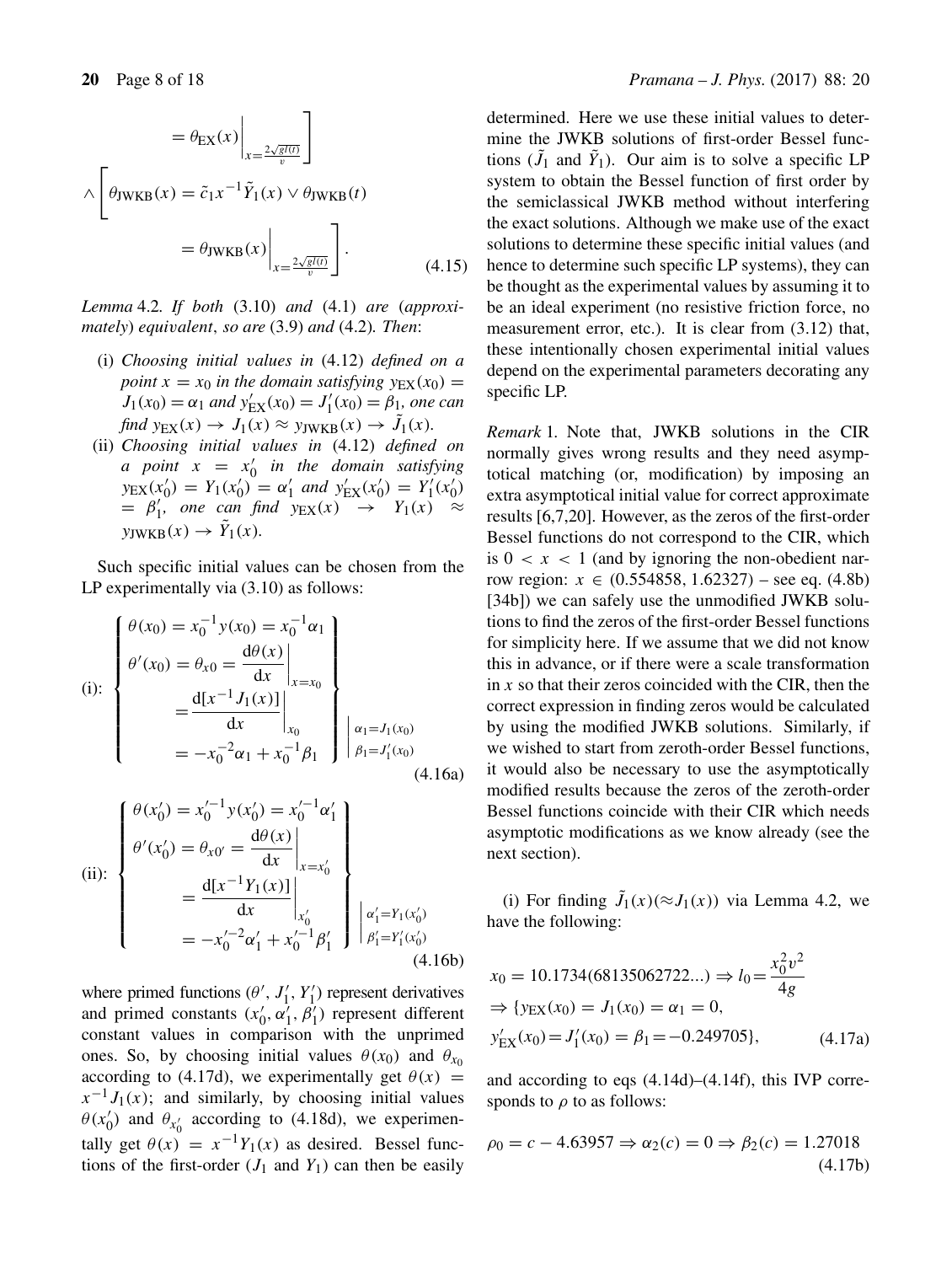from which we can calculate the coefficients in the general JWKB solutions given in (4.9a) or in (4.10a) via  $(4.10b)$ – $(4.10c)$  as follows:

$$
\begin{cases}\nA(c) = -0.564548, & \alpha(c) = -8.65186 \\
\tilde{c}_1(c) = c_1 = 0.282252, \\
\tilde{c}_2(c) = c_2 = -0.00704489 \\
\Rightarrow y_{\text{JWKB}}(x) = \tilde{J}_1(x)\n\end{cases}
$$
\n(4.17c)

whose results for the solution of  $J_1(x)$  (both exact and JWKB solutions) are given in figure 2 on the left, which are consistent with the results given in [17,23,24]. Remember that in our JWKB analysis, the x domain of our transformation according to  $(4.11)$ is  $x \in (0, \infty]$  (see Remark (2)). In this specific LP problem, assuming that we have ideal experiment with exact results, our experimental initial values to determine  $J_1(x)$  via (4.16a)–(4.17a) should have the following experimental readings:

$$
\{\theta(x_0) = 0, \theta_{x_0} = -0.0245447\},\qquad(4.17d)
$$
\n
$$
\begin{cases}\n\theta(t_0 = 0) = \theta\left(x_0 = \frac{2\sqrt{gl(t)}}{v}\Big|_{t=t_0=0}\right) \\
= \frac{v}{2\sqrt{gl_0}}\alpha_1 = \frac{\alpha_1}{x_0} = \theta(x_0) = 0, \\
\theta_{t_0=0} = \frac{d\theta(x)}{dx}\Big|_{x_0} \frac{dx(t)}{dt}\Big|_{t=t_0=0} \\
= \theta_{x_0}\sqrt{\frac{g}{l_0 + vt_0}}\Big|_{t=t_0=0} \\
= \theta_{x_0}\sqrt{\frac{g}{l_0}} = \frac{2\theta_{x_0}}{x_0 v}\Big\},\qquad(4.17e)
$$

which can be generalized to mean a quantization and the corresponding specific initial values in the time domain becomes

$$
x_0 = \frac{2\sqrt{gl(t)}}{v} \Big|_{t=t_0=0} = n\text{th root of } J_{v=1}(x) = 0
$$
  
\n
$$
\Rightarrow n\text{th quantization in initial values (experimentally):}
$$
  
\n
$$
\left\{\theta(t_0=0) = 0,
$$
  
\n
$$
\theta_{t_0=0} = \theta_{x_0}\sqrt{\frac{g}{l_0}} = \frac{2\theta_{x_0}}{x_0 v}
$$
  
\n
$$
\Rightarrow \theta(t), = [x(t)]^{-1}J_1(t).
$$
  
\n(4.17f)

In (4.17a),  $n = 3$ rd zero of  $J_1(x)$  is chosen without loss of generality (but remembering that; the further away from  $x = 0$ , the better JWKB solution, according to our  $G(x)$  analyses) and it gives  $(4.17b)$ – $(4.17e)$  via the relevant quantization rule for  $J_1$  given in (4.17f).

(ii) For finding  $Y_1(x)$ ,  $(\approx Y_1(x))$  via Lemma 4.2, we have the following:  $0.2$ 

$$
x'_0 = 8.59600(5868331188...) ⇒ l'_0 = \frac{x'^2_0 v^2}{4g}
$$
  
\n⇒ {y<sub>EX</sub>(x'\_0) = Y<sub>1</sub>(x'\_0) = α'<sub>1</sub> = 0,  
\ny'<sub>EX</sub>(x'\_0) = Y'<sub>1</sub>(x'\_0) = β'<sub>1</sub> = 0.27146}, (4.18a)

and similarly this IVP corresponds via (4.14d)–(4.14f) corresponds in  $\rho$  to as follows:

$$
\rho_0' = c - 4.3026 \Rightarrow \alpha_2'(c) = 0 \Rightarrow \beta_2'(c) = -1.16674
$$
\n(4.18b)

from which we can calculate the coefficients in the general JWKB solutions given in (4.9a) or in (4.10a) via  $(4.10b)$ – $(4.10c)$  as follows:

$$
\begin{cases}\nA'(c) = 0.564701, \alpha'(c) = -7.08344 \\
\tilde{c}'_1(c) = c'_1 = -0.00419515, \tilde{c}'_2(c) = c'_2 = -0.564638\n\end{cases}
$$
\n
$$
\Rightarrow \text{y}_{\text{JWKB}}(x) = \tilde{Y}_1(x) \tag{4.18c}
$$

whose results for the solution of  $Y_1(x)$  (both exact and JWKB solutions) are given in figure 2 on the right. In this specific LP problem, assuming that we have ideal experiment with exact results, our experimental initial values to determine  $Y_1(x)$  via (4.16b)–(4.18a) should have the following experimental readings:

$$
\{\theta(x'_0) = 0, \theta_{x'_0} = 0.0315798\},\qquad(4.18d)
$$
\n
$$
\begin{cases}\n\theta(t'_0) = \theta\left(x'_0 = \frac{2\sqrt{gl(t)}}{v}\Big|_{t=t'_0=0}\right) \\
= \frac{v}{2\sqrt{gl_0'}}\alpha'_1 = \frac{\alpha'_1}{x'_0} = \theta(x'_0) = 0, \\
\theta_{t'_0} = \frac{d\theta(x)}{dx}\Big|_{x'_0} \frac{dx(t)}{dt}\Big|_{t=t'_0=0} = \theta_{x'_0}\sqrt{\frac{g}{l'_0 + v't'_0}}\Big|_{t'_0=0} \\
= \theta_{x'_0}\sqrt{\frac{g}{l'_0}}\Big|_{l'_0=l_0} = \frac{2\theta_{x'_0}}{x'_0v'}\Big|_{v'=v} = 0.0998641\right\},\n\end{cases}
$$
\n(4.18e)

which can be generalized to mean a quantization and the corresponding specific initial values in the time domain becomes:

$$
x'_0 = \frac{2\sqrt{gl(t)}}{v} \Big|_{t=t_0=0} = n\text{th root of } Y_{v=1}(x) = 0
$$
  
\n
$$
\Rightarrow n\text{th quantization in initial values (experimentally):}
$$
  
\n
$$
\begin{cases}\n\theta(t'_0 = 0) = 0, \\
\theta_{t'_0=0} = \theta_{x'_0} \sqrt{\frac{g}{l'_0}} = \frac{2\theta_{x'_0}}{x'_0 v'} \\
\Rightarrow \theta(t) = [x(t)]^{-1} Y_1(t)\n\end{cases}
$$

 $(4.18f)$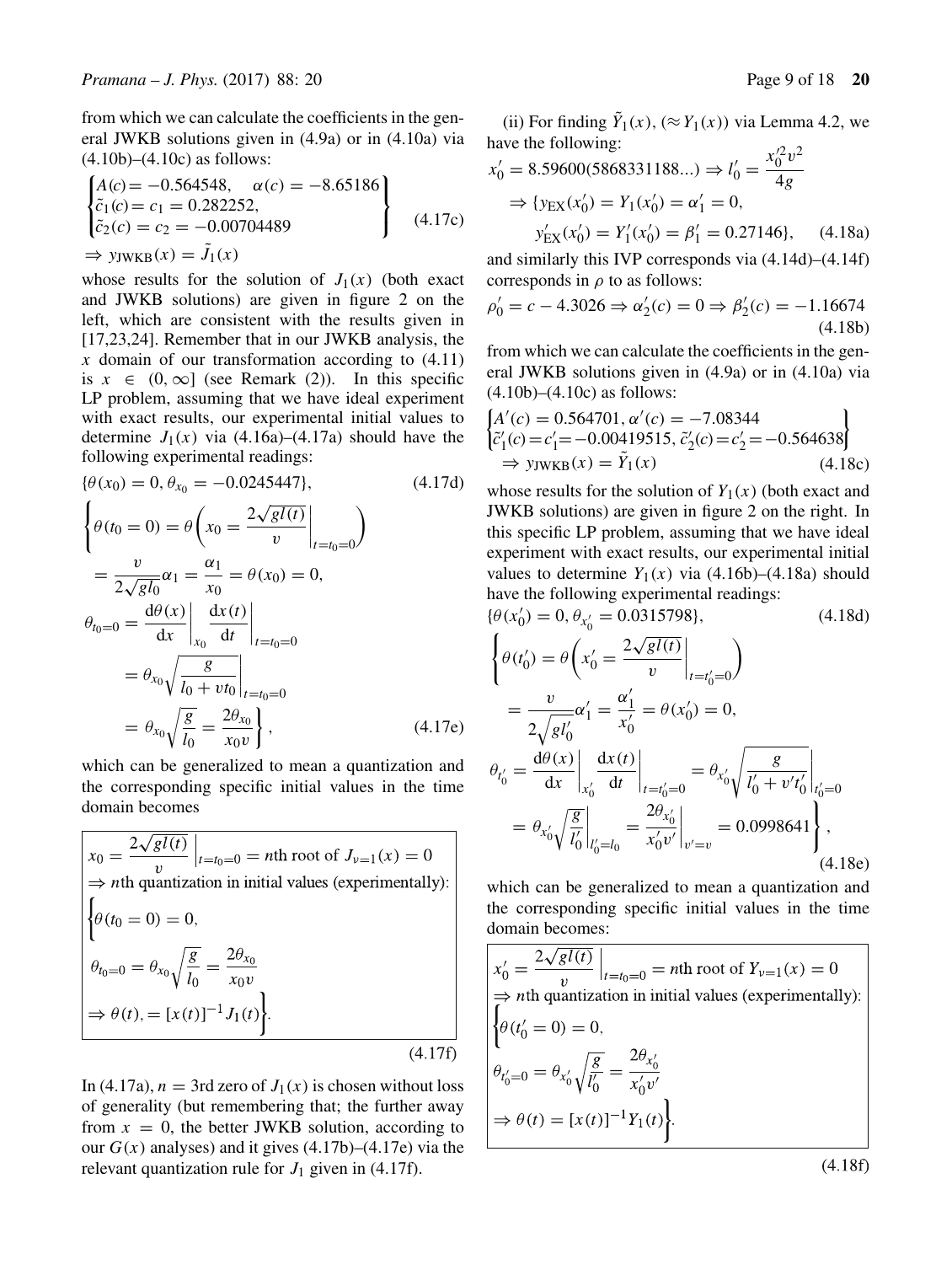

**Figure 2.** The graphs of the exact and JWKB-approximated Bessel functions of the first order of type-1 ( $=J_1(x)$ ) on the left) and of the first-order of type-2 (=  $Y_1(x)$  on the right).

In (4.18a),  $n = 3$ rd zero of  $Y_1(x)$  is chosen without loss of generality (but remembering that, the further away from  $x = 0$ , the better is the JWKB solution, according to our  $G(x)$  analyses) and it gives  $(4.18b)$ – $(4.18e)$  via the relevant quantization rule for  $Y_1$  given in (4.18f).

*Remark* 2*.* Note that here the domain of the JWKB solutions of the Bessel functions lies on  $(0, \infty)$  as seen in (4.11) where  $\rho \in (-\infty, \infty)$  and  $x \in (0, \infty)$  and this agrees with the exact solution of  $Y_1(x)$ . However, it does not agree with the exact solution of  $J_1(x)$ whose domain actually lies on  $(-\infty, \infty)$ . So, by the transformation in (4.4) and re-transformation in (4.11) suggested here, we are studying the Bessel functions (of first order and of first and second kind) in  $x \in$  $(0, \infty)$ . However, one may extend the domain of the JWKB solutions of  $J_1(x)$  to  $(-\infty, 0)$  by using the

following oddity/evenness relations given in the theory of Bessel functions [17,23]:

$$
J_n: (0, \infty) \to (-\infty, \infty),
$$
  
\n
$$
J_n(x) = \begin{cases} -J_n(-x), & \text{if } n = 1, 3, 5, \dots (\text{odd}), \\ J_n(-x), & \text{if } n = 0, 2, 4, \dots (\text{even}). \end{cases}
$$
\n(4.19)

So, for the first-order Bessel functions we can write  $J_1: (0, \infty) \to (-\infty, \infty)$ ,  $J_1(x) = -J_1(-x)$ . (4.20)

Zeros of the unmodified JWKB solutions whose graphs are given in figure 2 are given in table 1.

# **5. Extensions to the other orders of Bessel functions**  $(\nu = 0, 2)$

General JWKB solution of the νth-order BDE:  $x^{2}y'' + xy' + (x^{2} - y^{2})y = 0$  (5.1)

Roots of  $J_{\nu=1}(x) = 0$   $(x_{\nu=1,n})$  Roots of  $Y_{\nu=1}(x) = 0$ n Exact JWKB Exact JWKB 1 3.83171 3.8203 2.19714 2.12349 2 7.01559 7.02221 5.42968 5.41257 3 10.1735 10.186 8.59601 8.58853 4 13.3237 13.3392 11.7492 11.7458 5 16.4706 16.488 14.8974 14.8964 6 19.6159 19.6344 18.0434 18.0439 7 22.7601 22.7795 21.1881 21.1896 8 25.9037 25.9238 24.3319 24.3342 9 29.0468 29.0675 27.4753 27.4782 10 32.1897 32.2108 30.6183 30.6216 11 35.3323 35.3537 33.7610 33.7647 12 38.4748 38.4965 36.9036 36.9076 13 41.6171 41.639 40.0459 40.0503 14 44.7593 44.7815 43.1882 43.1928 15 47.9015 47.9238 46.3304 46.3351 16 51.0435 51.066 49.4725 49.4774 17 54.1856 54.2082 52.6146 52.6196 18 57.3275 57.3503 55.7565 55.7617 19 60.4695 60.4923 58.8985 58.9038 20 63.6114 63.6343 62.0404 62.0458

**Table 1.** Zeros of Bessel functions of first order.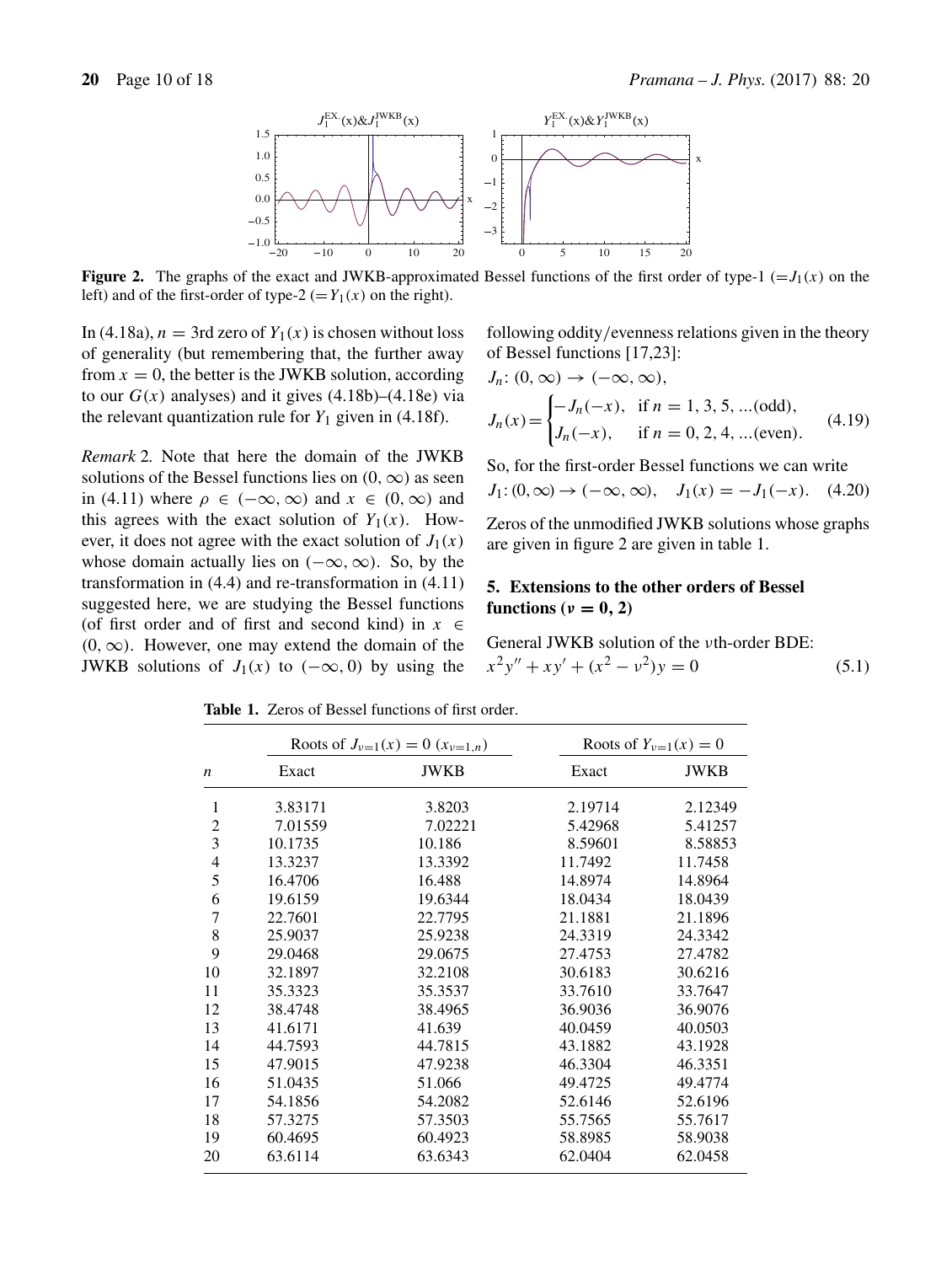can be calculated by first transforming into the normal form via an appropriate change of variable and then the related Bessel functions  $(J_v \text{ and } Y_v)$  along with their zeros can be obtained by imposing some carefully chosen initial values as we have already done for  $v = 1$  in the previous section. However, our starting point here is the JWKB solutions of the first-order ( $\nu = 1$ ) Bessel functions from which we wish to seek ways to solve the LP problem. We give the following proposition that the other order JWKB solutions can be obtained by using the results of the first-order Bessel functions with  $\nu = 1$  which we have already obtained successfully.

#### PROPOSITION 5.1

*If the JWKB solutions of the*  $(v - 1)$ *th*,  $(v)$ *th*, and (ν + 1)th *order BDEs* (*that is*, *the Bessel functions of the mentioned orders*) *and their first deri*v*ati*v*es are really good approximations to the exact solutions*, *then the con*v*entional Bessel recurrence relations* (*relating three adjacent Bessel orders*) *in Bessel theories*, *i.e.*, *in* [17,26,27], *gi*v*en for the exact solutions by*:

$$
Z_{\nu-1}(x) + Z_{\nu+1}(x) = \frac{2\nu}{x} Z_{\nu}(x),
$$
 (5.2a)

$$
Z_{\nu-1}(x) - Z_{\nu+1}(x) = 2Z'_{\nu}(x),
$$
\n(5.2b)

(*where* Z *stands for either* J *or* Y ) *can also be expected to be* v*alid for their JWKB solutions.*

## COROLLARY 5.2

*The following alternati*v*e recursion relation relating two adjacent Bessel orders*:

$$
Z_{\nu+1}(x) = \frac{\nu Z_{\nu}(x) - x Z_{\nu}'(x)}{x}
$$
 (5.3a)

$$
Z_{\nu-1}(x) = \frac{\nu Z_{\nu}(x) + x Z_{\nu}'(x)}{x}
$$
 (5.3b)

*obtained from* (5.2a) *and* (5.2b) *can be used to find the JWKB solutions of*  $Z_2 \rightarrow \{J_2(x), Y_2(x)\}\$  *and*  $Z_0 \rightarrow$  ${(J_0(x), Y_0(x))}$  *pairs* (*by taking*  $\nu = 1)$  *from the JWKB solutions of*  $Z_1 \rightarrow \{J_1(x), Y_1(x)\}$  *pairs which have already been found* (*and shown to be accurate*) *abo*v*e.*

The JWKB graphs of the  $v = 2$ nd- and  $v = 0$ th-order Bessel functions obtained according to Corollary 5.2 from the recurrence relations (5.3a) and (5.3b) along with their exact graphs are given in figure 3. The results of calculations of their nth zeros are given in tables 2 and 3. We can see that the solutions of the  $\nu = 2nd$ and  $\nu = 0$ th order Bessel functions are also very accurate in the JWKB applicable region and their accuracy increases asymptotically as  $x \to \infty$ . To check this, we again consult the first-order JWKB applicability (or accuracy) criteria given in (4.7a) with the substitution of (4.4) as we did in our intense  $\nu = 1$  analysis. For the νth-order Bessel functions, we have

$$
f(c, \rho, \nu) = k^2(c, \rho, \nu) = \frac{1}{4} (e^{c-\rho} - \nu^2)
$$
 (5.4)

and using  $k(c, \rho, \nu)$  (for  $k(c, \rho)$  in (4.7a)), we get

$$
0 \le G(c, \rho, \nu) = \frac{1}{4} e^{Re(\rho + c)} \left| \frac{4e^{\rho} \nu^2 + e^c}{(e^{\rho} \nu^2 - e^c)^3} \right| \ll 1.
$$
\n(5.5)

The graphs of f and G in both  $\rho$  and x systems for  $v = 0$ , 1, and 2 are given in figure 4. Remembering that we obtained JWKB approximations of  $Z_0(x)$  and  $Z_2(x)$  from the JWKB-approximated solution of  $Z_1(x)$ where  $Z_{\nu}(x)$  stands for either  $J_{\nu}(x)$  or  $Y_{\nu}(x)$ , we see



**Figure 3.** The graphs of JWKB-approximated and exact Bessel functions of second and zeroth order of type-1 (left column) and type-2 (right column).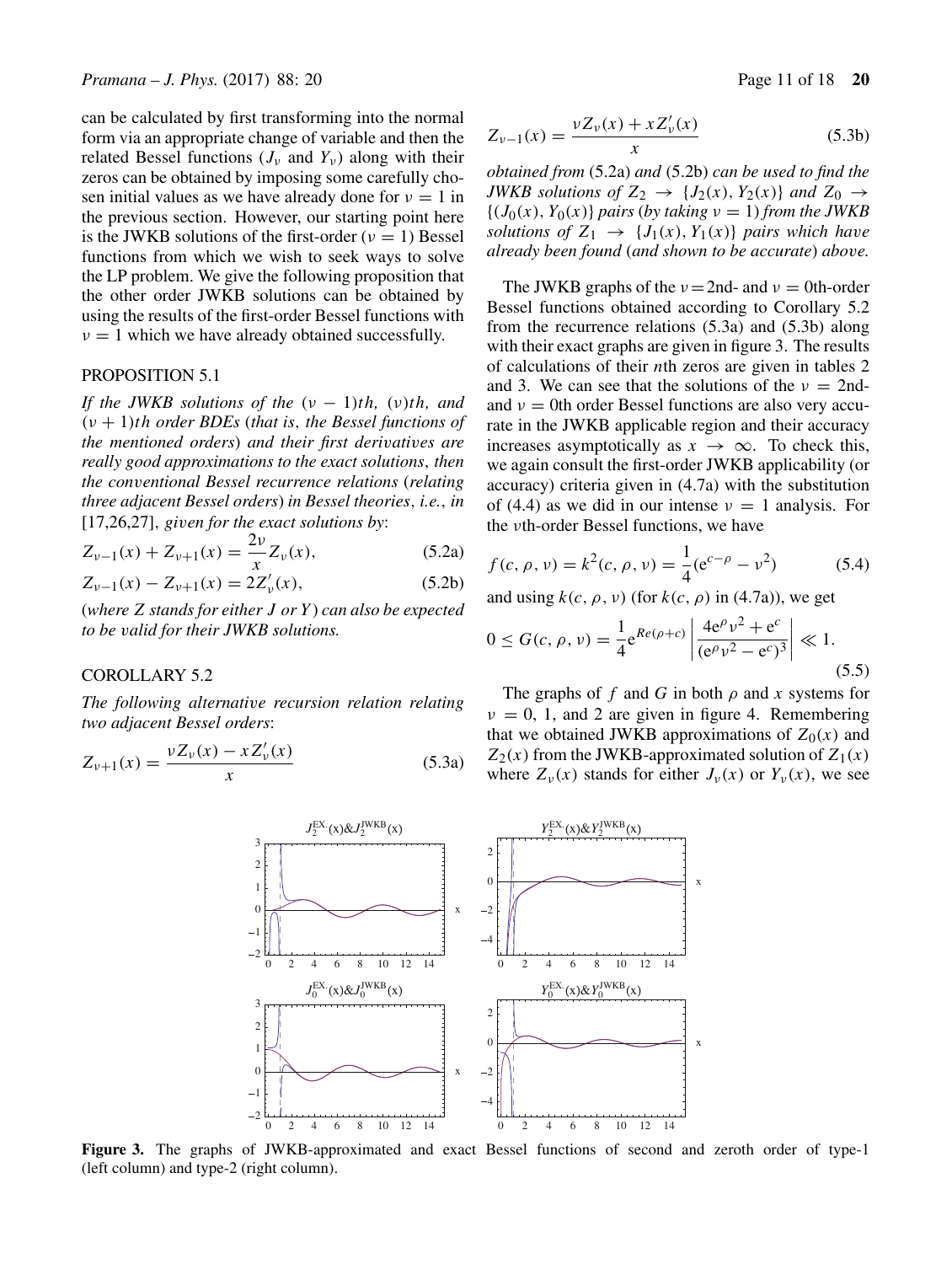|                  | Roots of $J_{\nu=2}(x) = 0$ $(x_{\nu=2,n})$ |             | Roots of $Y_{v=2}(x) = 0$ |             |
|------------------|---------------------------------------------|-------------|---------------------------|-------------|
| $\boldsymbol{n}$ | Exact                                       | <b>JWKB</b> | Exact                     | <b>JWKB</b> |
| 1                | 5.13562                                     | 5.13177     | 3.38424                   | 3.32906     |
| $\overline{2}$   | 8.41724                                     | 8.42671     | 6.79381                   | 6.78051     |
| 3                | 11.6198                                     | 11.6339     | 10.0235                   | 10.0178     |
| $\overline{4}$   | 14.796                                      | 14.8124     | 13.21                     | 13.2077     |
| 5                | 17.9598                                     | 17.9778     | 16.379                    | 16.3786     |
| 6                | 21.117                                      | 21.1361     | 19.539                    | 19.54       |
| 7                | 24.2701                                     | 24.2899     | 22.694                    | 22.6958     |
| 8                | 27.4206                                     | 27.441      | 25.8456                   | 25.8482     |
| 9                | 30.5692                                     | 30.5901     | 28.9951                   | 28.9982     |
| 10               | 33.7165                                     | 33.7378     | 32.143                    | 32.1465     |
| 11               | 36.8629                                     | 36.8844     | 35.2898                   | 35.2937     |
| 12               | 40.0084                                     | 40.0303     | 38.4357                   | 38.4399     |
| 13               | 43.1535                                     | 43.1755     | 41.581                    | 41.5854     |
| 14               | 46.298                                      | 46.3203     | 44.7258                   | 44.7304     |
| 15               | 49.4422                                     | 49.4646     | 47.8701                   | 47.8749     |
| 16               | 52.586                                      | 52.6086     | 51.0141                   | 51.0191     |
| 17               | 55.7296                                     | 55.7524     | 54.1579                   | 54.163      |
| 18               | 58.873                                      | 58.8959     | 57.3013                   | 57.3066     |
| 19               | 62.0162                                     | 62.0392     | 60.4446                   | 60.45       |
| 20               | 65.1593                                     | 65.1823     | 63.5878                   | 63.5932     |

**Table 2.** Zeros of Bessel functions of second order.

from figure 4 that for  $v = 0, 1, 2$ , the criterion in (5.5) is satisfied to give more accurate results as  $x \to \infty$ , which is in agreement with the graphs of the JWKB solutions given in figure 3. Note that, in order to obtain accurate results in the domain where the criterion in (5.5) is not satisfied, higher-order JWKB approximations [5–7] are needed, which is out of our scope here. For our traditional first-order analysis, we can say that

**Table 3.** Zeros of Bessel functions of zeroth order.

| $\boldsymbol{n}$ | Roots of $J_{v=0}(x) = 0$ $(x_{v=0,n})$ |         | Roots of $Y_{v=0}(x) = 0$ |             |
|------------------|-----------------------------------------|---------|---------------------------|-------------|
|                  | Exact                                   | JWKB    | Exact                     | <b>JWKB</b> |
| 1                | 2.40483                                 | 2.34587 | 0.893577                  |             |
| $\overline{c}$   | 5.52008                                 | 5.52066 | 3.95768                   | 3.92833     |
| 3                | 8.65373                                 | 8.66381 | 7.08605                   | 7.07504     |
| $\overline{4}$   | 11.7915                                 | 11.8057 | 10.2223                   | 10.2173     |
| 5                | 14.9309                                 | 14.9474 | 13.3611                   | 13.3591     |
| 6                | 18.0711                                 | 18.0891 | 16.5009                   | 16.5007     |
| $\overline{7}$   | 21.2116                                 | 21.2307 | 19.6413                   | 19.6423     |
| 8                | 24.3525                                 | 24.3723 | 22.782                    | 22.7839     |
| 9                | 27.4935                                 | 27.5139 | 25.923                    | 25.9255     |
| 10               | 30.6346                                 | 30.6555 | 29.064                    | 29.0671     |
| 11               | 33.7758                                 | 33.7971 | 32.2052                   | 32.2087     |
| 12               | 36.9171                                 | 36.9387 | 35.3465                   | 35.3503     |
| 13               | 40.0584                                 | 40.0803 | 38.4878                   | 38.4919     |
| 14               | 43.1998                                 | 43.2218 | 41.6291                   | 41.6335     |
| 15               | 46.3412                                 | 46.3634 | 44.7705                   | 44.7751     |
| 16               | 49.4826                                 | 49.505  | 47.9119                   | 47.9167     |
| 17               | 52.6241                                 | 52.6466 | 51.0533                   | 51.0583     |
| 18               | 55.7655                                 | 55.7882 | 54.1948                   | 54.1999     |
| 19               | 58.907                                  | 58.9298 | 57.3362                   | 57.3415     |
| 20               | 62.0485                                 | 62.0714 | 60.4777                   | 60.4831     |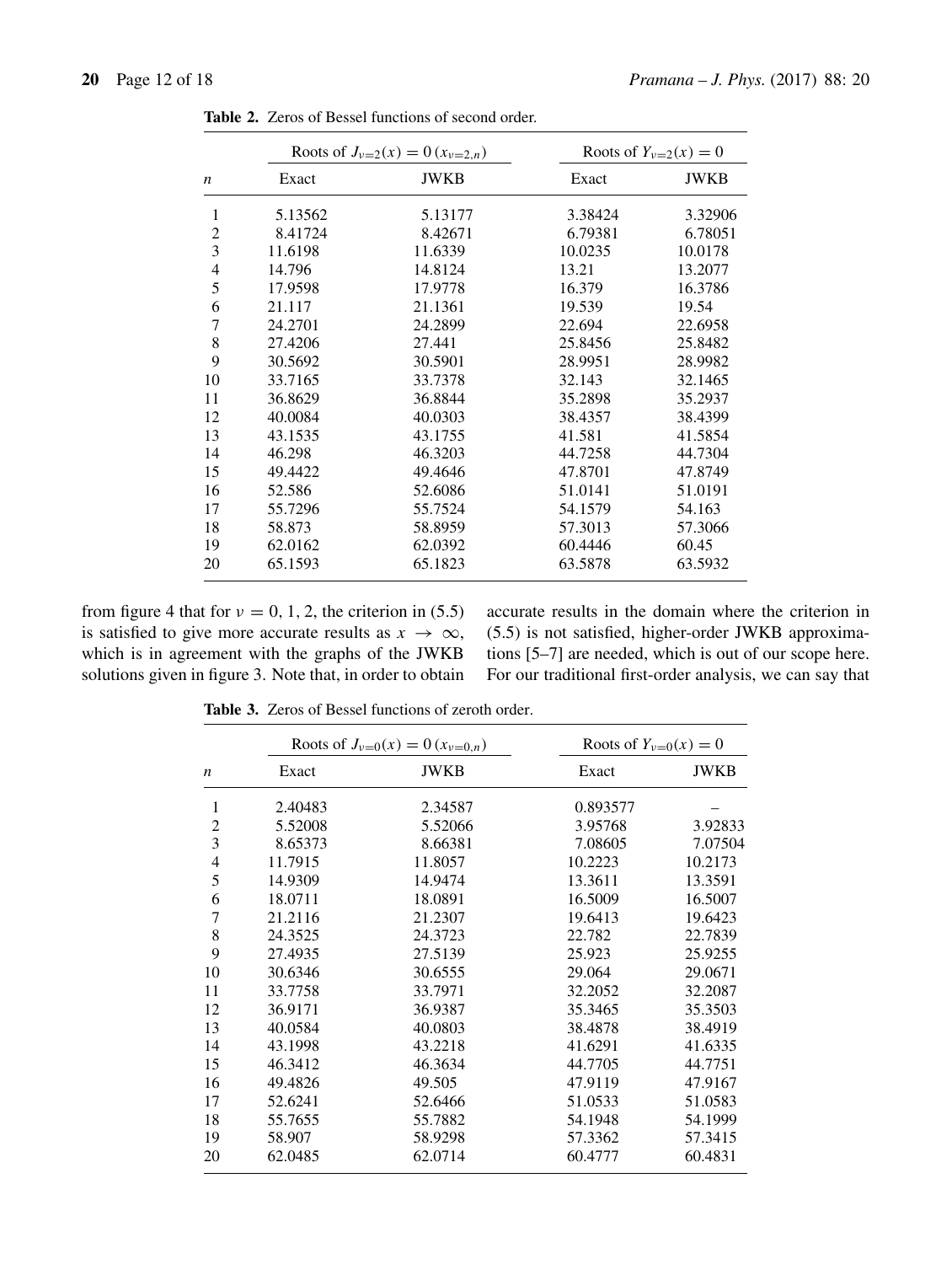

**Figure 4.** Graph of f and G functions for  $c = 1$  and for some v values (red curve:  $v = 0$ , green dotted curve:  $v = 1$ , blue dashed curve:  $\nu = 2$ ).

one can obtain accurate JWKB solutions in the CAR as long as the criterion (5.5) is satisfied and asymptotic matching is required for the CIR as explained [6,7]. The domain of the accurately obtained JWKB solution for the  $v = 1$ st order from which we derive the other orders obviously has a special importance here. This also explains why we could not have obtained the  $n = 1$ st zero of  $Y_0(x)$  in table 3 because its exact value  $(=0.893577)$  corresponds to the small region where the JWKB applicability criterion for the  $\nu = 1$ st order fails (see eq.  $(4.8b)$  and figure 4).

*Remark* 3. Graphs of  $J_0(x)$  and  $J_2(x)$  are plotted in figure 2 in  $x \in (0, \infty)$  because it is the domain of the transformed  $x$ -system. However, as just seen in the plot of the exact solution of  $J_1(x)$  in figure 2, the real domain of  $J_0(x)$  and  $J_2(x)$  are  $x \in (-\infty, \infty)$ , and by using eq. (4.19), we have even  $J_0(x)$  and  $J_2(x)$ functions. So, we can extend the domain of our JWKB solution through the LHS by

$$
J_{\nu=0,2}(0,\infty) \to (-\infty,\infty),
$$
  
\n
$$
J_{\nu=0,2}(x) = J_{\nu=0,2}(-x)
$$
  
\nwhen needed. (5.6)

## **6. A numerical example for the JWKB solution of a specific uniformly lengthening pendulum**

For the given lengthening parameters  $(l_0 \text{ and } v)$  in (3.1) along with the initial values given in (3.11a), one can find  $\theta_{\text{EX}}(t)$  from (3.18) by using  $\theta_{\text{EX}}(t) = \theta_{\text{EX}}[x(t)].$ Similarly, JWKB solution becomes

$$
\theta_{\text{JWKB}}(x) = x^{-1} \text{y}_{\text{JWKB}}(x) = -\frac{\pi x_0^2}{2} \theta_0 \tilde{Y}_2(x_0) x^{-1} \tilde{J}_1(x) + \frac{\pi x_0^2}{2} \theta_0 \tilde{J}_2(x_0) x^{-1} \tilde{Y}_1(x)
$$
(6.1)

and for the time domain, via (3.12) we have:  $\theta_{EX}(t) =$  $\theta_{\rm EX}[x \to x(t)]$  and  $\theta_{\rm JWKB}(t) = \theta_{\rm JWKB}[x \to x(t)].$ Here,  $J_{1,2}(x)$  and  $Y_{1,2}(x)$  are the JWKB-approximated Bessel functions we have already obtained from the carefully chosen initial values and we use them in (6.1) to find the JWKB solution of a specific LP system. The exact and JWKB solution of the LP problem for the following specific values:

$$
\theta_0 = 5^\circ = 0.0872222 \text{ rad}, \theta_{x0} = \frac{d\theta(x)}{dx}\Big|_{x=x_0} = 0^\circ [34c],
$$
  
\n $l_0 = 1 \text{ m}, \quad v = 1 \text{ m/s}, \quad g = 10 \text{ m/s}^2$  (6.2)



**Figure 5.** Graphs of exact and JWKB solutions (on the left) and error:  $\Delta \theta = \theta_{\text{EX}} - \theta_{\text{JWKB}}$  (on the right) of the LP with some typical parameters:  $\theta_0 = 5^\circ$ ,  $\theta_{x0} = 0^\circ$ ,  $l_0 = 1$  m,  $v = 1$  m/s,  $g = 10$  m/s<sup>2</sup>.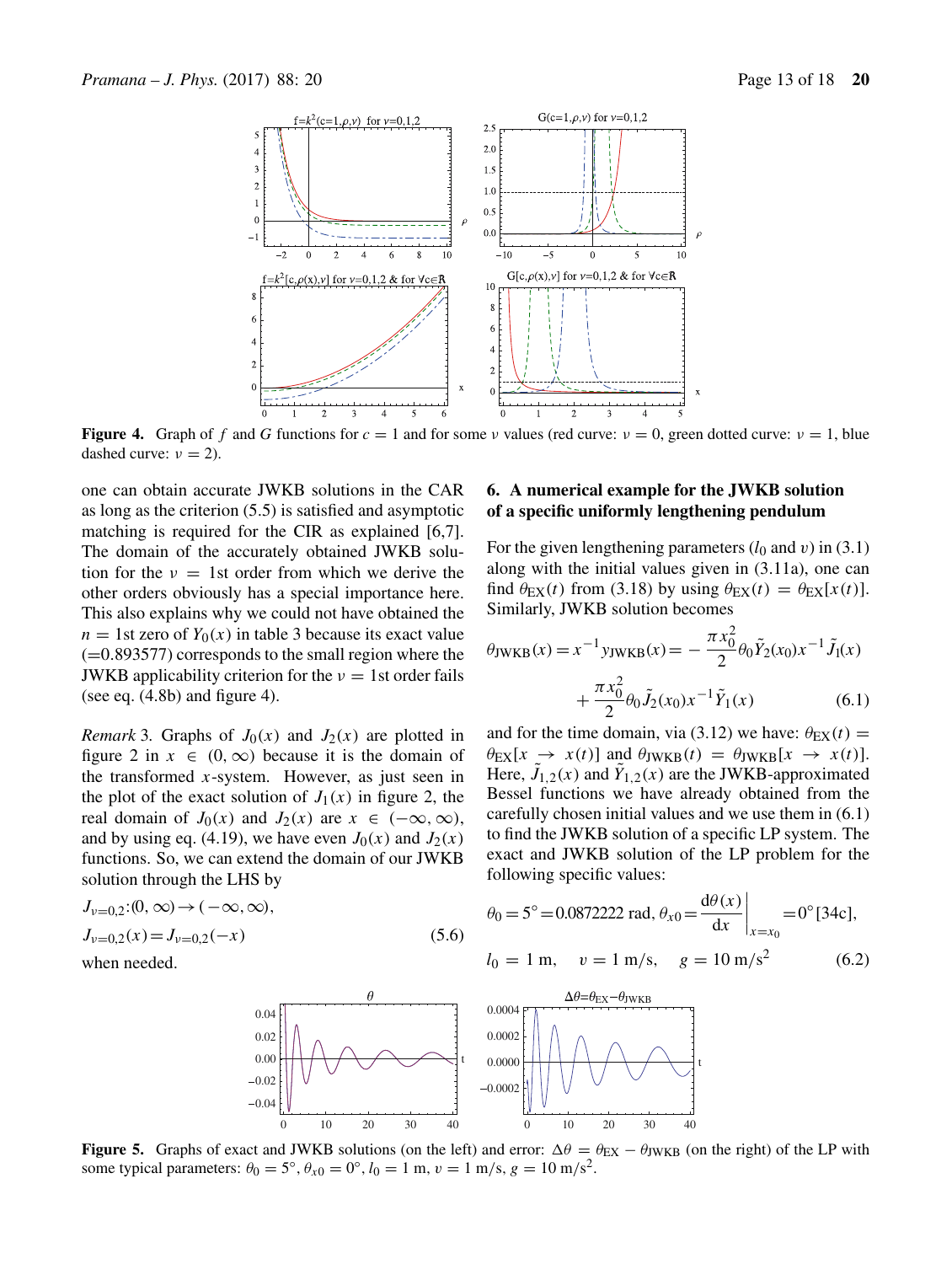

**Figure 6.** Graphs of  $x(g, l_0, v, t)$  for some given g,  $l_0$ , v parametric values of a specific LP as a function of time.

are given in figure 5 for comparison. The validity of our JWKB solution for this specific LP can be seen in figure 6 (on the upper left graph) where the shaded rectangle shows the non-obedient (NO) region where JWKB method fails. Rest of the graphs in figure 6 are for the same LP system with only one of the parameters changed in each.

But now, let us discuss how to choose the initial values for this LP system to determine the required initial values in finding  $J_1$  and  $Y_1$ . In this specific LP

problem, according to (3.12) we have:  $x_0 = 2\sqrt{10}$ and assuming that we have ideal experiment (to give exact results), our experimental initial values to determine  $J_1(x) \approx J_1(x)$  via (4.17d)  $\Rightarrow$  (4.17a)–(4.17e) and similarly; to determine  $Y_1(x) \approx \overline{Y}_1(x)$  via (4.18d)  $\Rightarrow$ (4.18a)–(4.18e) we have the following:

(i) For finding  $J_1(x)$  ( $\approx J_1(x)$ ), results in (4.17f) with  $x_0 = 10.1734(68135062722...)$  as given in (4.17a) along with the consequences in (4.17b)–(4.17e) give the following equations:

Quantization for 
$$
n = 3
$$
:  $x_0 = \frac{2\sqrt{g(l_0 + vt)}}{v} \Big|_{t=t_0=0} = 10.1734(68135062722...)$   
\nExp. initial values for  $n = 3$ :  
\n
$$
\begin{cases}\n\{\theta(x_0) = 0, \theta_{x_0} = -0.0245447 \text{ rad}\} \\
\theta(t_0 = 0) = 0, \theta_{t_0=0} = \theta_{x_0}\sqrt{\frac{g}{l_0}} = \frac{2\theta_{x_0}}{x_0v} = \frac{-0.00482524}{v}\n\end{cases}
$$
\n(6.3)  
\nExp. result:  $\theta(t) = [x(t)]^{-1} J_1(t) \approx \tilde{\theta}(t)$ 

which means, for any given two parameters among  ${g, l_0, v}$  in (6.2), the third one should be quantized according to (6.3), and the experimental initial values should be as in (6.3) too. Let us assume that,  $g = 10 \text{ m/s}^2$ ,  $l_0 = 1 \text{ m} \Rightarrow v = ?$ . Then, for finding  $J_1(x)$  ( $\approx J_1(x)$ ) via Lemma 4.2:

$$
x_0 = 10.1734(68135062722...)
$$
  
\n
$$
\Rightarrow \rho_0 = c - 2\ln x_0 = c - 4.63957
$$
  
\n
$$
\Rightarrow \{y_{EX}(x_0) = J_1(x_0) = \alpha_1 = 0,
$$
  
\n
$$
y'_{EX}(x_0) = J'_1(x_0) = \beta_1 = -0.249705\}
$$
  
\n
$$
\Rightarrow \begin{cases} \alpha_2 = \alpha_1 = 0, \ \beta_2 = \frac{-\beta_1 x_0}{2} = 1.27019\\ \Rightarrow \text{Exp. parameters: } l_0 = 1 \text{ m}, \ v = ? \text{ m/s}, \end{cases}
$$

$$
g = 10 \text{ m/s}^2 \Rightarrow v = \frac{2\sqrt{gl_0}}{x_0} = 0.621670 \text{ m/s}
$$
  
\n
$$
\Rightarrow \left\{ \theta(x_0) = \frac{\alpha_1}{x_0} = 0, \right.
$$
  
\n
$$
\theta_{x_0} = -x_0^{-2} \alpha_1 + x_0^{-1} \beta_1 = -0.0245447 \right\}
$$
 (6.4)  
\n
$$
\Rightarrow \text{Exp. initial values: } \left\{ \theta(t_0 = 0) = \frac{\alpha_1}{x_0} = 0 \text{ rad,} \right.
$$
  
\n
$$
\theta_{t_0=0} = \frac{2\theta_{x_0}}{x_0 v} = 0.0245446 \text{ rad/s} \right\}.
$$

(ii) For finding  $Y_1(x)$  ( $\approx Y_1(x)$ ), results in (4.18f) with  $x_0 = 8.59600(5868331188...)$  as given in (4.18a) along with the consequences in (4.18b)– (4.18e) give the following equations: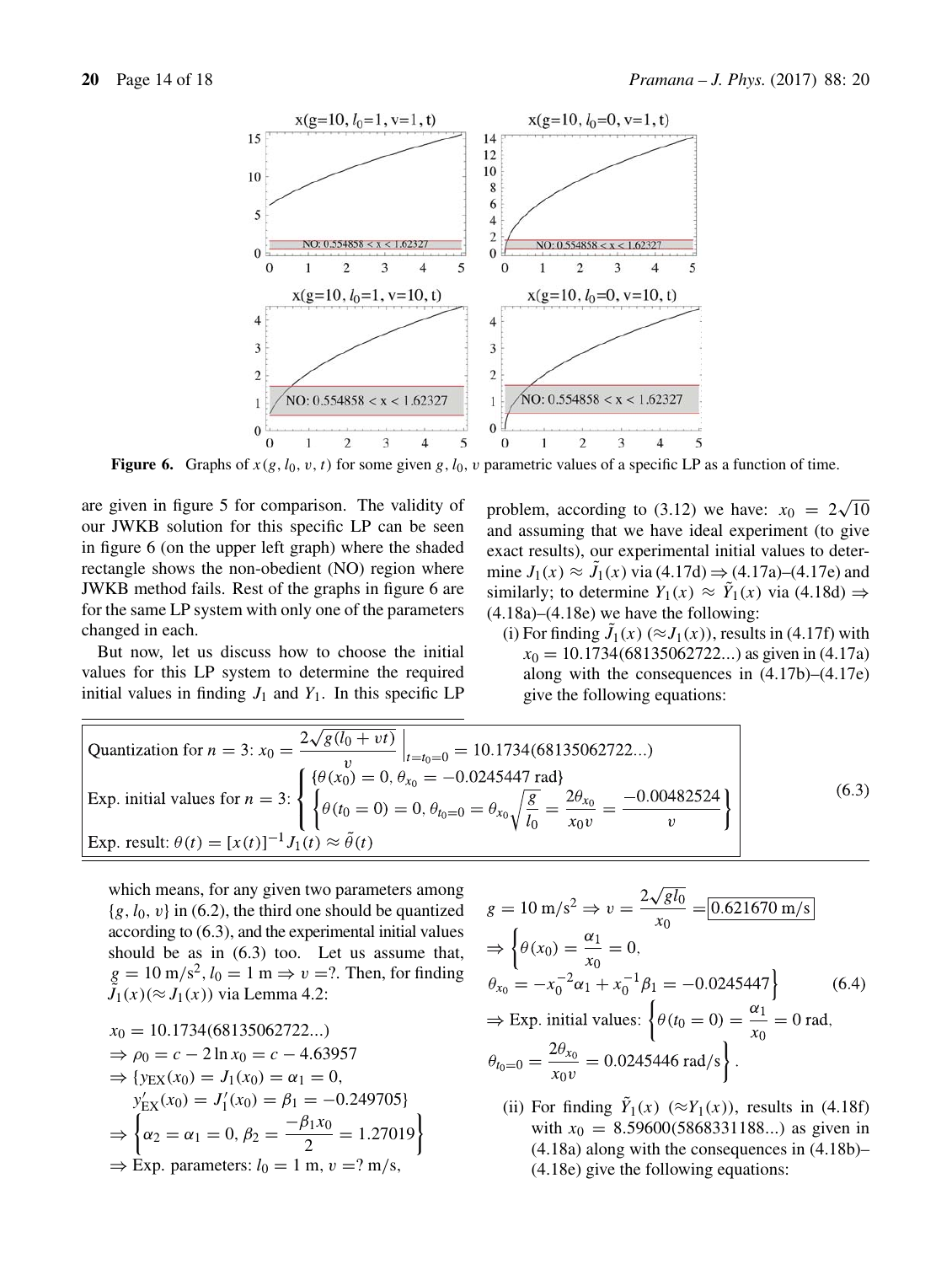Quantization for 
$$
n = 3
$$
:  $x'_0 = \frac{2\sqrt{g'(l'_0 + v't')}}{v'}$   $\Big|_{t'=t'_0=0} = 8.59600(5868331188...)$   
\nExp. initial values for  $n = 3$ :  
\n
$$
\begin{cases}\n\{\theta(x'_0) = 0, \theta_{x'_0} = 0.0315798 \text{ rad}\} \\
\theta(t'_0 = 0) = 0, \theta_{t'_0=0} = \theta_{x'_0}\sqrt{\frac{g'}{l'_0}} = \frac{2\theta_{x'_0}}{x'_0v'} = \frac{-0.00734755}{v'}\n\end{cases}
$$
\n(6.5)  
\nExp. result:  $\theta(t) = [x(t)]^{-1}Y_1(t) \approx \tilde{\theta}(t)$ 

which means, for any given two parameters among  ${g, l_0, v}$  in (6.2), the third one should be quantized according to (6.5), and the experimental initial values should be as in (6.5), too. Let us assume that,  $g' = 10 \text{ m/s}^2$ ,  $l'_0 = 1 \text{ m} \Rightarrow v' = ?$ . Then, for finding  $\hat{Y}_1(x)$  ( $\approx Y_1(x)$ ) via Lemma 4.2:

$$
x'_0 = 8.59600(5868331188...)
$$
  
\n
$$
\Rightarrow \rho_0 = c - 2 \ln x_0 = c - 4.3026
$$
  
\n
$$
\Rightarrow \{y_{EX}(x'_0) = Y_1(x'_0) = \alpha'_1 = 0 = \alpha_1,
$$
  
\n
$$
y'_{EX}(x'_0) = Y'_1(x'_0) = \beta'_1 = 0.27146
$$
  
\n
$$
\Rightarrow \{\alpha'_2 = \alpha'_1 = 0, \beta'_2 = \frac{-\beta'_1 x'_0}{2} = -1.16674\}
$$
  
\n
$$
\Rightarrow \text{Exp. parameters: } l'_0 = l_0 = 1 \text{ m}, v' = ? \text{ m/s},
$$
  
\n
$$
g' = g = 10 \text{ m/s}^2 \Rightarrow v' = \frac{2\sqrt{g'l'_0}}{x'_0} = 0.735755 \text{ m/s}
$$
  
\n
$$
\Rightarrow \{\theta(x'_0) = \frac{\alpha'_1}{x'_0} = 0, \theta_{x'_0} = -x_0'^{-2} \alpha'_1 + x_0'^{-1} \beta'_1
$$
  
\n= 0.0255168  
\n
$$
\Rightarrow \text{Exp. initial values: } \{\theta(t'_0 = 0) = \frac{\alpha'_1}{x'_0} = 0 \text{ rad},
$$
  
\n
$$
\theta_{t'_0=0} = \frac{2\theta_{x'_0}}{x'_0 v} = 0.0734755 \text{ rad/s}\}.
$$
  
\n(6.6)

Here, according to Lemma 4.2, we have chosen  $x_0$ in such a way that  $J_1(x_0) = \alpha_1 = 0$  and  $J'_1(x_0) =$  $\beta_1 \neq 0$  and used the same LP system with  $g = g'$ 10 m/s<sup>2</sup>,  $l_0 = l'_0 = 1$  m,  $v \neq v'$  set (where primes represent the second experiment parameters) but in two different initial values with  $x'_0 \neq x_0 \Rightarrow {\alpha'_1} =$  $\alpha_1 = 0, \beta'_1 \neq \beta_1$  to determine both types of Bessel functions of the first order.

However, to consider (or perform) two different experiments with two different LP systems by choosing two partially or entirely different set values:  $\{g, l_0, v\}$ and  $\{g', l'_0, v'\}$  (which means two different specific LP systems under the experiment) is also possible

provided that (4.17e)–(4.17f) and (4.18e)–(4.18f) hold. An experiment with only  $l_0$  is changed among the  $g, l_0, v$  set is given in Appendix as an example for such alternative choices.

#### **7. Conclusion**

We can see that the BDE, whose common form is given in (5.1), can be solved in the semiclassically solvable domain (according to the criterion in (4.7a)) by the traditional first-order JWKB technique via the change of independent variable as given in (4.4). We obtained the first-order Bessel functions (of the first and second kinds) by the carefully chosen initial values according to Lemma 4.2 as in (4.17a)–(4.18a). Our JWKB calculations here are purely semiclassical except for the choice of the initial values in (4.17a)–(4.18a) to find the JWKB approximation of the Bessel functions of first order because we make use of their exact solutions, and such exact-aided initial values can be used provided that care regarding the JWKB applicability criterion discussed in §4.2 has been taken. On the other hand, in a specific physical LP problem, such initial values for determining related Bessel functions (and hence the solution of the LP) can be found without consulting the exact solutions (not from the use of the computeraided Bessel functions themselves), but from the initial values of the physical system under study experimentally as given in (4.17d)–(4.18d) and correspondingly (4.17e)–(4.17f) and (4.18e)–(4.18f). In this case,  $(\alpha_1)$ and  $\beta_1$ ) and  $(\alpha'_1$  and  $\beta'_1$ ) pairs can be determined from the algebraic solutions of the experimental initial values in (4.17d)–(4.18d) for  $\alpha$ ,  $\beta$ ,  $\alpha'$ ,  $\beta'$ . Once these initial values are given, we experimentally get Bessel functions of the first order, namely (initial values:  $\alpha_1$ ) and  $\beta_1$ )  $\rightarrow$  (experimentally:  $J_1 = x\theta \rightarrow \approx \tilde{J}_1 = x\tilde{\theta}$ ) and (initial values:  $\alpha'_1$  and  $\beta'_1$ )  $\rightarrow$  (experimentally:  $Y_1$  $= x\theta \rightarrow \approx \tilde{Y}_1 = x\tilde{\theta}.$ 

Our choice for the initial values in (4.17a) and (4.18a) according to Lemma 4.2 has been given in (4.17e) and (4.18e), respectively, and the generalizations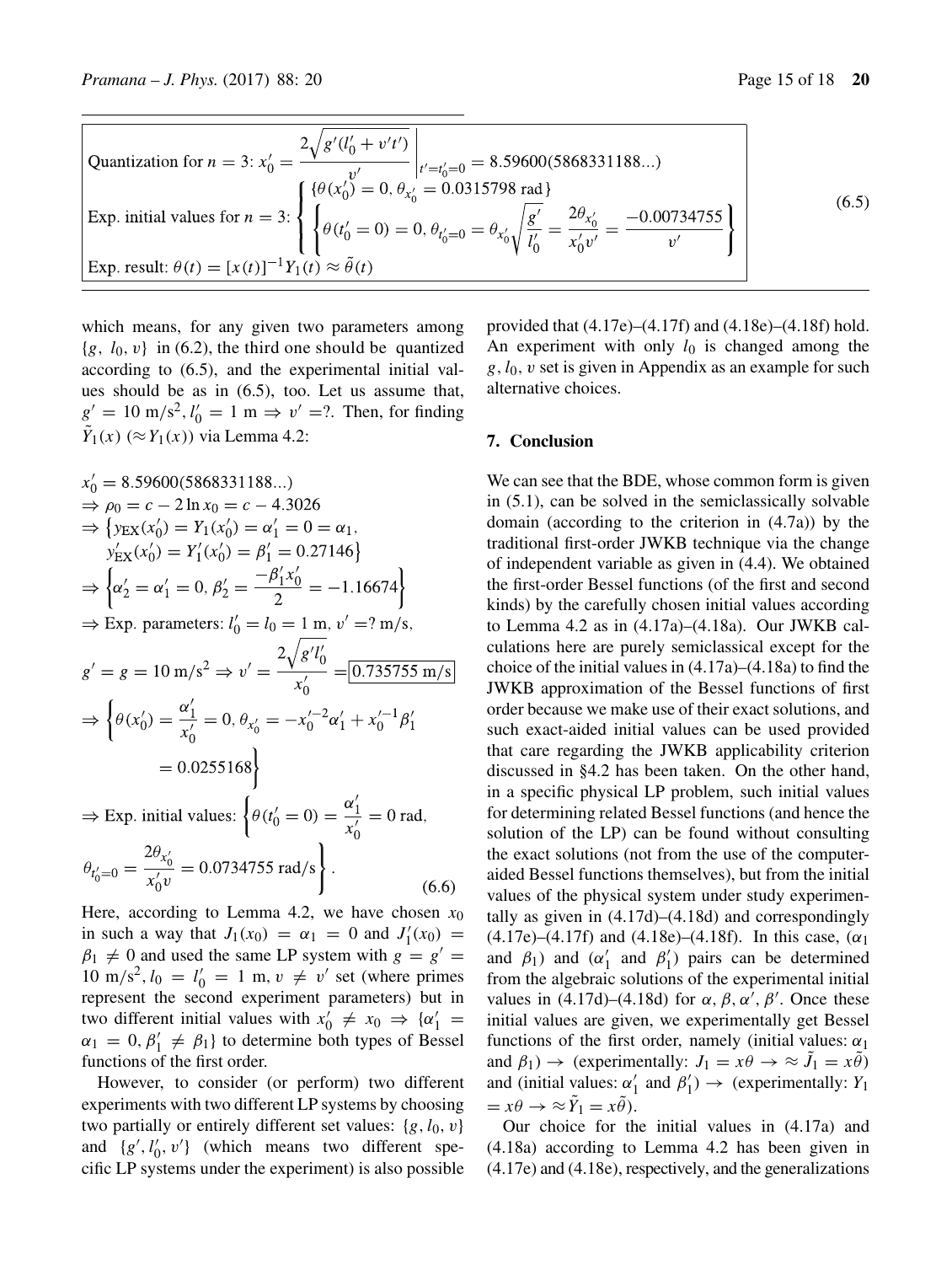given in (4.17f) and (4.18f) show the experimental rules for the specific LP system to determine  $J_1$  and  $Y_1$  where quantization in one parameter of the three and the related initial values are defined. An alternative choice obeying Lemma 4.2, but not the generalizations given in (4.17f) and (4.18f) also works very well as given in the Appendix as an extra example, because Lemma 4.2 does not necessarily require  $x_0$  at which the initial values are defined to be the *n*th root of the Bessel functions of first order. But we have done this in (4.17f) and (4.18f) for simplicity in our calculations and also for convenience by using the well-known  $n$ th zero values.

In our semiclassical JWKB analysis, we obtained the first-order Bessel functions (both  $J_1(x)$  and  $Y_1(x)$ ) very accurately in the classically accessible domain from the initial values chosen as  $(4.17a)$ – $(4.18a)$  as a starting point. However, it is clear that one can start from any other order to extend it to its adjacent orders step by step in a similar fashion via using the recurrence relations in (5.3a) and (5.3b), too. The JWKB solutions of the  $v = 0$ th and  $v = 2$ nd-order Bessel functions and their zeros obtained from the results of the JWKB solutions of the  $v = 1$ st-order by the recursion relations are very accurate and in agreement with the exact results along with the results given in [23,24,29], too. Although the Bessel functions of the  $\nu = 2$ nd and  $\nu = 0$ th orders have been obtained via the asymptotically unmatched JWKB solutions of the  $v = 1$ st order, we have very accurate results except for the  $n = 1$ st zero of  $Y_0(x)$  as explained above. Using the recurrence relations, one seem to go further to obtain the JWKB solutions of the higher integer order Bessel functions very accurately if desired.

These results are also in a very good agreement with our sample physical application, the LP problem studied here. So, the JWKB approximation method, finding conventional applications in quantum mechanical and optical waveguide systems [5], is being used here to solve the classical mechanical LP problem successfully. JWKB solution of exponential potential decorated quantum mechanical potentials where Bessel functions are common as our LP system have been studied in [15,16]. So, the success of our proposal here for the classical mechanical LP system can provide us with a deeper understanding for the upcoming researches regarding the nature of relationship between classical mechanical and quantum mechanical systems. Moreover, and also interestingly, the JWKB solution of the LP presented here is being shown to be very accurate by its only two terms instead of the sum of infinite series as in the exact solution (for the calculation of Bessel functions). Especially, JWKB solution presented here also works very well at high lengthening rates as given in our example where  $v = 1$  m/s, whereas the present numerical methods such as given in [21,22] rather require adiabatic LP systems necessarily where the lengthening rate is required to be very small, i.e., about  $v = 0.2048$  m/s. Our sample LP system with  $v = 1$  m/s seems also working very well at even much higher  $v$  values in consistence with the non-obedient region defined in (4.8b) and with the related 3D graph in figure 1 and 2D graphs in figure 6. Our JWKB method works very well everywhere except for the non-obedient region given by (4.8b) which is a consequence of the JWKB applicability criterion. The non-obedient region given in (4.8b) with its related graphs in figures 1–6 also shows that the non-obedient region where JWKB solution fails corresponds to a very narrow time domain close to  $t = 0$ (closeness depending on the LP parameters in (4.8b)) and becomes accurate as time evolves after this narrow non-obedient time interval. These graphs are also in agreement with our failure to obtain the first zero of  $J_0$  as discussed above. In our initial value aided analyses, we also derived the necessary experimental quantization rules relating the LP parameters with the initial values to determine the Bessel functions of either type similar to the energy quantizations in quantum mechanical systems.

#### **Appendix A**

To illustrate, as an alternative two-experiment set (one for finding  $J_1$  and the other for finding  $Y_1$ ) where only  $l_0$  is allowed to change among the set  $\{g, l_0, v\}$ , let us consider the same system in (6.2). But now we have:  ${g = g' \land l'_0 \neq l_0 \land v' = v}$  [34d], and let us consider different initial values as different alternatives, say:  $x'_0 \neq x_0 \Rightarrow {\alpha'_1} \neq {\alpha_1} \neq 0, \beta'_1 = \beta_1 = 0$ . According to Lemma 4.2, we do not have to choose the experimental initial values necessarily as the  $n$ th zeros of  $Y_1$  and  $J_1$  as we did in (4.17f)–(4.18f) to obtain the desired Bessel functions:  $J_1 \approx J_1$  and  $Y_1 \approx Y_1$ entirely. Here, although we now choose different initial values in our alternative two-experiment set, in effect, we should have the same JWKB-approximated Bessel functions if Lemma 4.2 without requiring the nth root of  $Y_1$  and  $J_1$  is true. Choosing such an  $x_0$  point on  $J_1$  in part (i) and such an  $x'_0$  point on  $Y_1$  in part (ii) according to Lemma 4.2 with (4.16a) and (4.16b), we have the following experimental details giving the same results as we obtained above: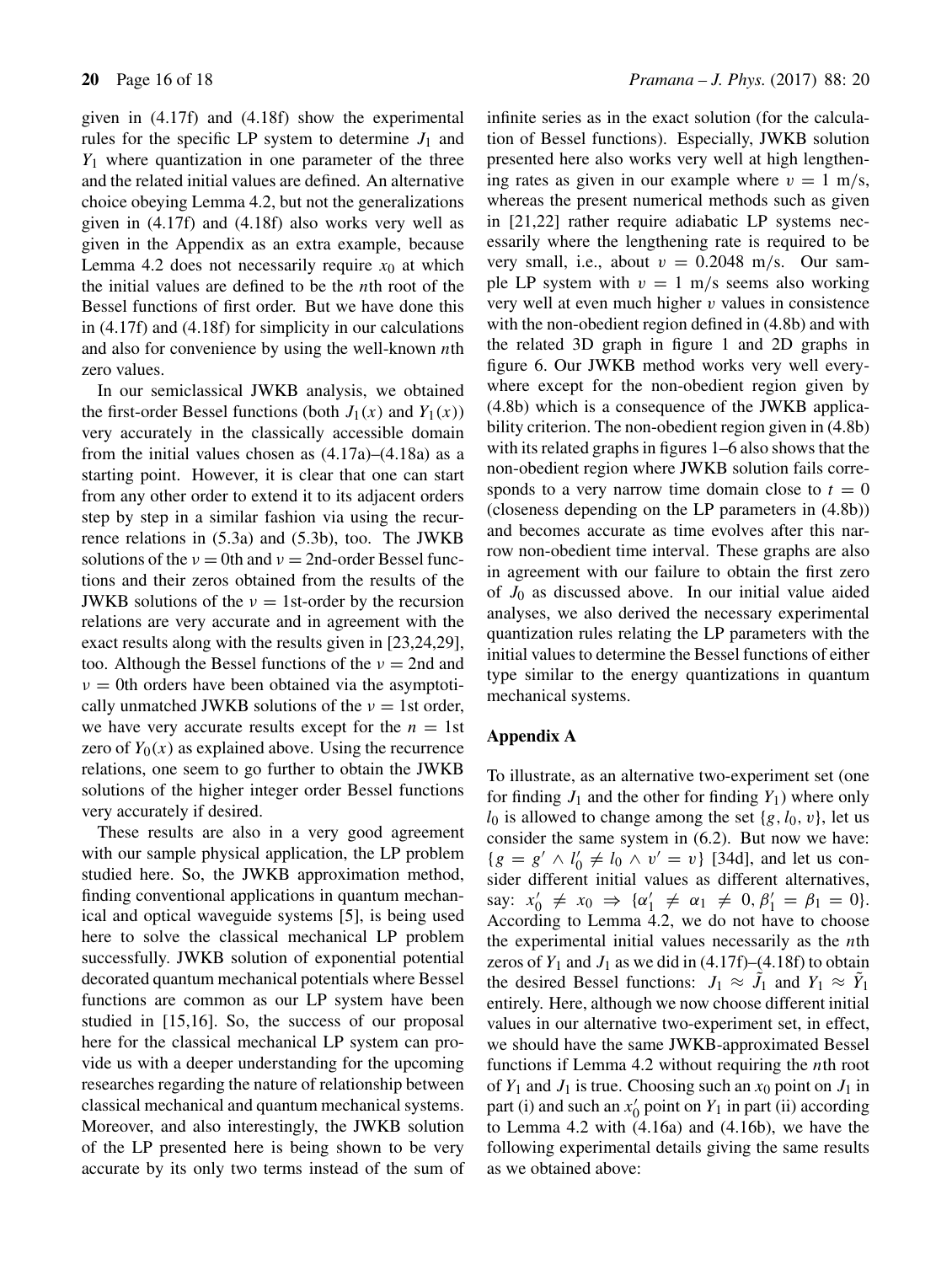(i) For finding  $J_1(x)$  ( $\approx J_1(x)$ ) via Lemma 4.2:

$$
x_0 = 5.33144(2773525031...) \Rightarrow \rho_0 = c - 2 \ln x_0
$$
  
\n
$$
= c - 3.34724(37815294818...)
$$
  
\n
$$
\Rightarrow \{y_{EX}(x_0) = J_1(x_0) = \alpha_1 = -0.346126,
$$
  
\n
$$
y'_{EX}(x_0) = J'_1(x_0) = \beta_1 = 0\}
$$
  
\n
$$
\Rightarrow \left\{\alpha_2 = \alpha_1 = -0.346126, \beta_2 = \frac{-\beta_1 x_0}{2} = 0\right\}
$$
  
\n
$$
\Rightarrow \text{Exp. parameters: } l_0 = ?, v = 1 \text{ m/s, } g = 10 \text{ m/s}^2
$$
  
\n
$$
\Rightarrow l_0 = \frac{x_0^2 v^2}{4g} = 0.710607 \text{ m}
$$
  
\n
$$
\Rightarrow \left\{\theta(x_0) = \frac{\alpha_1}{x_0} = -0.0649217,
$$
  
\n
$$
\theta_{x_0} = -x_0^{-2} \alpha_1 + x_0^{-1} \beta_1 = 0.0121771\right\}
$$
  
\n
$$
\Rightarrow \text{Exp. initial values: } \left\{\theta(t_0 = 0) = \frac{\alpha_1}{x_0} = -0.0649217 \text{ rad}
$$
  
\n
$$
\theta_{t_0=0} = \frac{2\theta_{x_0}}{x_0 v} = 0.00456804 \text{ rad/s}\right\}
$$
  
\n
$$
\Rightarrow \text{Exp. result: } \theta(t) = [x(t)]^{-1} J_1(t) \approx \tilde{\theta}(t)
$$
  
\n
$$
= [x(t)]^{-1} \tilde{J}_1(t).
$$
 (A.1)

(ii) For finding  $Y_1(x)$  ( $\approx Y_1(x)$ ) via Lemma 4.2:

$$
x'_0 = 3.68302(28565851777...)
$$
  
\n
$$
\Rightarrow \rho_0 = c - 2 \ln x_0
$$
  
\n
$$
= c - 2.60746(7686826076...)
$$
  
\n
$$
\Rightarrow \{v_{EX}(x'_0) = Y_1(x'_0) = \alpha'_1 = 0.41673 \neq \alpha_1,
$$
  
\n
$$
y'_{EX}(x'_0) = Y'_1(x'_0) = \beta'_1 = 0 = \beta_1\}
$$
  
\n
$$
\Rightarrow \{\alpha'_2 = \alpha'_1 = 0.41673, \beta'_2 = \frac{-\beta'_1 x'_0}{2} = 0\}
$$
  
\n
$$
\Rightarrow \text{Exp. parameters: } l'_0 = ? \neq l_0,
$$
  
\n
$$
v' = v = 1 \text{ m/s}, g' = g = 10 \text{ m/s}^2
$$
  
\n
$$
\Rightarrow l'_0 = \frac{x_0'^2 v^2}{4g} = \boxed{0.339116 \text{ m}}
$$
  
\n
$$
\Rightarrow \{\theta(x'_0) = \frac{\alpha'_1}{x'_0} = 0.113149,
$$
  
\n
$$
\theta_{x'_0} = -x_0'^{-2} \alpha'_1 + x_0'^{-1} \beta'_1 = -0.0307217\}
$$
  
\n
$$
\Rightarrow \text{Exp. initial values: } \{\theta(t'_0 = 0) = \frac{\alpha'_1}{x'_0}\}
$$
  
\n
$$
= 0.113149 \text{ rad},
$$
  
\n
$$
\theta_{t'_0=0} = \frac{2\theta_{x'_0}}{x'_0 v} = -0.0166829 \text{ rad/s}\}
$$
  
\n
$$
\Rightarrow \text{Exp. Result: } \theta(t) = [x(t)]^{-1} Y_1(t) \approx \tilde{\theta}(t)
$$
  
\n
$$
= [x(t)]^{-1} \tilde{Y}_1(t).
$$
 (A.2)

#### **References**

- [1] H Jeffreys, *Proc. London Math. Soc.* **23**, 428 (1924)
- [2] G Z Wentzel, *Z. Phys.* **38**, 518 (1926)
- [3] H A Kramers, *Z. Phys.* **39**, 828 (1926)
- [4] L Brillouin, *Comptes Rendus de l'Academie des Sciences Paris* **183**, 24 (1926)
- [5] A K Ghatak, R L Gallawa and I C Goyal, *Modified Airy functions and WKB solutions to the wa*v*e equation* (NIST, Washington, 1991)
- [6] C Deniz, *Ann. Phys.* **326**, 1816 (2011)
- [7] C M Bender and S A Orszag, *Ad*v*anced mathematical methods for scientists and engineers asymptotic methods and perturbation theory* (Springer-Verlag, NY, 1999) p. 484
- [8] L D Landau and E M Lifshitz, Quantum mechanics, nonrelativistic theory, *Course of theoretical physics,* 2nd edn (Pergamon, NY, 1965) Vol. 3, p. 158
- [9] R E Langer, *Phys. Re*v*.* **51**, 669 (1937)
- [10] M Hruska, W-Y Keung and U Sukhatme, *Phys. Re*v*. A* **55**, 3345 (1997)
- [11] N Fröman and P O Fröman, *JWKB approximation contributions to the theory* (North Holland Publ. Comp., Amsterdam, 1965)
- [12] A K Ghatak, E G Sauter and I C Goyal, *Eur. J. Phys.* **18**, 199 (1997)
- [13] H Shen and H J Silverstone, *Int. J. Quantum Chem.* **99**, 336 (2004)
- [14] H Friedrich and J Trost, *Phys. Re*v*. A* **54**, 1136 (1996)
- [15] C M Fabre and D Guéry-Odelin, *Am. J. Phys.* **79**, 755 (2011)
- [16] D W L Sprung, A Safari and N Sator, *Am. J. Phys.* **79**, 755 (2011), Erratum, *Am. J. Phys.* **80**, 734 (2012)
- [17] M L Boas, *Mathematical methods in the physical sciences,* 3rd edn (Wiley, NY, 2006)
- [18] A Werner and C J Eliezer, *J. Aust. Math. Soc.* **9**, 331 (1969)
- [19] M N Brearley, *Proc. Edinburgh Math. Soc. (Series 2)* **15**, 61 (1966)
- [20] C Deniz, Mathematical applications in modern science, *Proceedings of the 19th International Conference on Applied Mathematics (AMATH'14)* (Istanbul, 2014) Vol. 38, p. 22
- [21] M Asadi-Zeydabadi, *J. Appl. Math. Phys.* **2**, 26 (2014)
- [22] M McMillan, D Blasing and H M Whitney, arXiv: [1309.2907] (2013), also available in: M McMillan, D Blasing and H M Whitney, *Am. J. Phys.* **81**, 682 (2013)
- [22a] Here we have the following alternative equivalent expressions:  $\theta(x) = \theta[x, y(x)] = x^{-1}y(x) = \theta[x(l)] =: \theta(l)$

$$
x \rightarrow (x) = \partial [x(t)] =: \partial(t)
$$

$$
= \partial \{x[l(t)]\} =: \partial(t).
$$

- [23] H J Arfken and G B Weber, *Mathematical methods for physicists*, 6th edn (Elsevier Academic Press, 2005) p. 675
- [24] A Abramowitz and I A Stegun, *Handbook of mathematical functions, with formulas, graphs, and mathematical tables*, 3rd printing with corrections, *Vol. 55 of NBS Applied Mathematics Series*, Superintendent of Documents (US Government Printing Office, Washington DC, 1965)
- [25] W E Boyce and R C Diprima, *Elementary differential equations and boundary* v*alue problems,* 7th edn (John Wiley, NY, 2001)
- [26] C L Byrne, *Selected topics in applied mathematics* (http:// faculty.uml.edu/cbyrne/cbyrne.html, http://faculty.uml.edu /cbyrne/bookDraft.htm, 2012)
- [27] N Sekeljic, *Dynamics at the Horsetooth, Focussed Issue*: *Asymptotics and Perturbations* **2A**, 2010